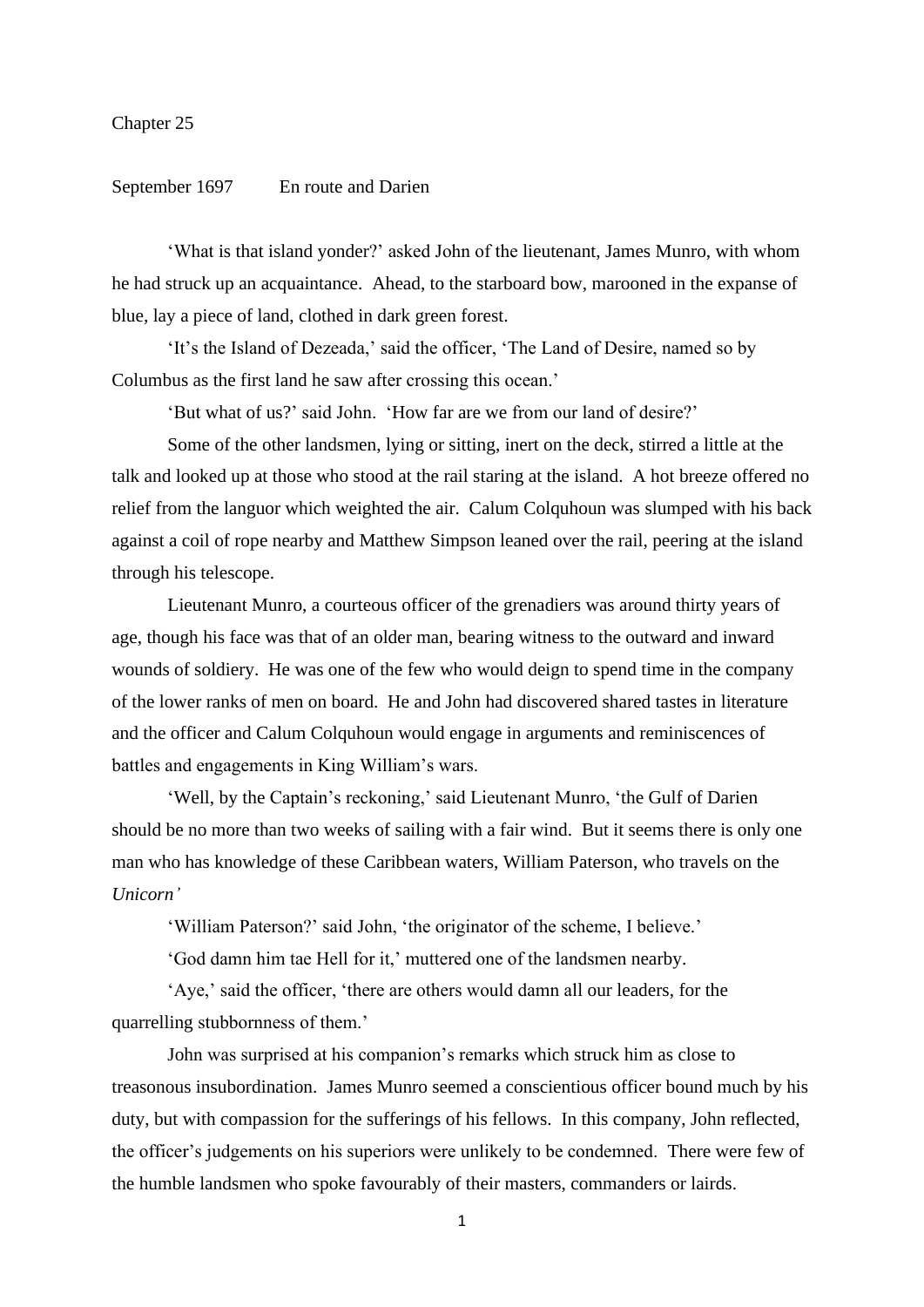The mention of William Paterson turned John's thoughts to the man's wife and the faithful Susan. John knew that wherever Mistress Paterson was, Susan would be. That strong woman, indispensable to her mistress in the Colinton days, would surely now be more so, as they endured the privations and discomforts of the journey. John's mind was troubled too by the memory of their parting, his humiliation and the punishment imposed upon Susan by the Kirk Session. Perhaps when they reached their destination, God willing, he would meet Susan and Mistress Paterson in a different world, one where people could live by the rules of their own good consciences and not in fear of castigation by the Kirk. But for the moment, they must find the land which was to be their new world.

The lieutenant continued on his theme of the shortcomings of the leadership. *'*If our illustrious leaders can agree on a plan of action, then perhaps he can get us there in good speed. I'm weary of the sea and maggots in my meal.'

'And I'll eat ma ain flesh,' muttered Davie McBride, gripping the loose belt round his waist. 'I've a hunger on me as'll drive me tae madness. There's no even a bird in sight.'

Up on the foretop high above, one of the sailor apprentices drooped over, a sling hanging loose in his hand. The boy had had some little success in bringing down a few seabirds, white gulls which has come floating and swooping alongside the ship. Some had relished the stringy flesh of these birds as a welcome change from the vile hard tack and mouldy meal which was their staple diet. Today the sky was empty however and the boy hunter had wearied of his vigilance.

Matthew Simpson retracted his telescope and leaned back from the rail. His face, though gaunt, had still some of his early eagerness about it. 'But think what pleasure and profit comes from hard won victories,' he said.

'Victories for some mean losses for others,' said Calum Colquhoun in a low voice.

Matthew Simpson turned to reply. 'But isn't that the way of the world, man?'

'You mean the will o' God, eh Meenister?' said Calum to John. 'Does it no make ye wonder about striving at all, if our fate's in the hands o' the Almighty?'

'Mind your tongue, Calum,' said John, with no real intent to rebuke. In truth he enjoyed the man's banter as a distraction from the ills and discomforts of the journey. 'I thought for a moment you might be blaspheming.'

'I fear we're wasting our breath with Calum,' said Matthew Simpson with a smile. 'But I believe that God sees our virtuous striving against adversity, knowing that it builds in us feeble creatures both courage and strength.'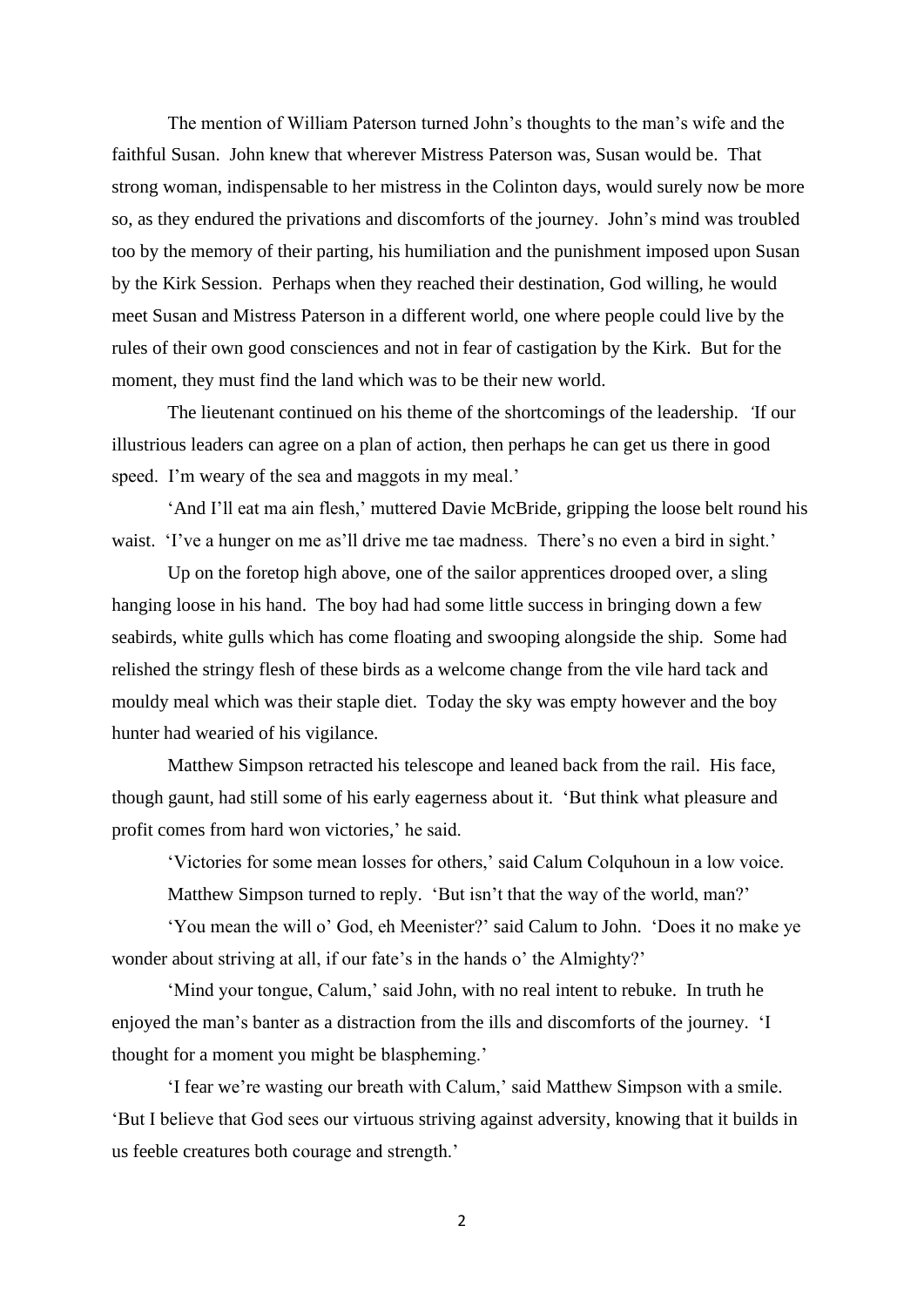'Aye, but both of these two virtues do not come easy to those with empty bellies, Master Simpson,' said Lieutenant Munro. 'We're to put ashore at Crab Island, so we will have more fresh water and mayhap more provisions, and so with these perhaps some hope.'

At these words, David McBride hauled himself to his feet, peering with slitted eyes at the sky. 'Look there,' he cried, 'Praise God for his bounties!'

Matthew Simpson trained his telescope in the direction of Davie's pointing hand and exclaimed. 'Aye, Master McBride,' he said, 'you have the eyes of an eagle. Four big gulls heading our way.'

Davie grinned and unbuckled his belt. 'I'm sae wasted my breeks'll fall off.'

'Keep your shity arse awa frae us then,' laughed one of his comrades, scrambling to his feet.

By now the group of men were standing, watching expectantly as the birds, with a few languid strokes of their wings began to descend towards the ship. Davie's companions assembled assorted missiles collected for the purpose, pieces of nails, fragments of metal and wood, gleaned or purloined from detritus on board.

'See, Meenister,' said Calum to John, his face an ironic grin, 'The Almighty hasnae forgotten us.'

'Aye, Calum, perhaps this is His messenger come for you,' said John, 'to tell you to mend your ways.'

'You two sound like idolatrous papists,' laughed James Munro.

The boy on the foretop, alerted by the action below, was the first to take aim. John saw his arm twirling a circle faster and faster and the missile fly harmlessly past the first bird which idly continued to float on the air. On deck there was a chorus of dismay. The four birds still drifted on the air alongside.

'Here, here, ma wee darling,' coaxed Davie, moving closer to the rail and raising his arms slowly, holding a stone wedged in the loop of his belt. He moved with an almost balletic grace, his arm wheeling smoothly as with narrowed eyes he fixed on his victim, which was now perilously coasting only fifty feet from them to starboard. All on deck held their breath. The stone rocketed out to within a yard of one of the birds. Surprised this time, the creatures wheeled, screaming and a moment later a wet white stream came flying, blown by the wind straight into Davie's face and splattering John's shirt front.

'Bitch from Hell!' yelled Davie, wiping his mouth with his sleeve, his face a grimace of disgust, while John examined the mess on his already filthy shirt. He joined the others in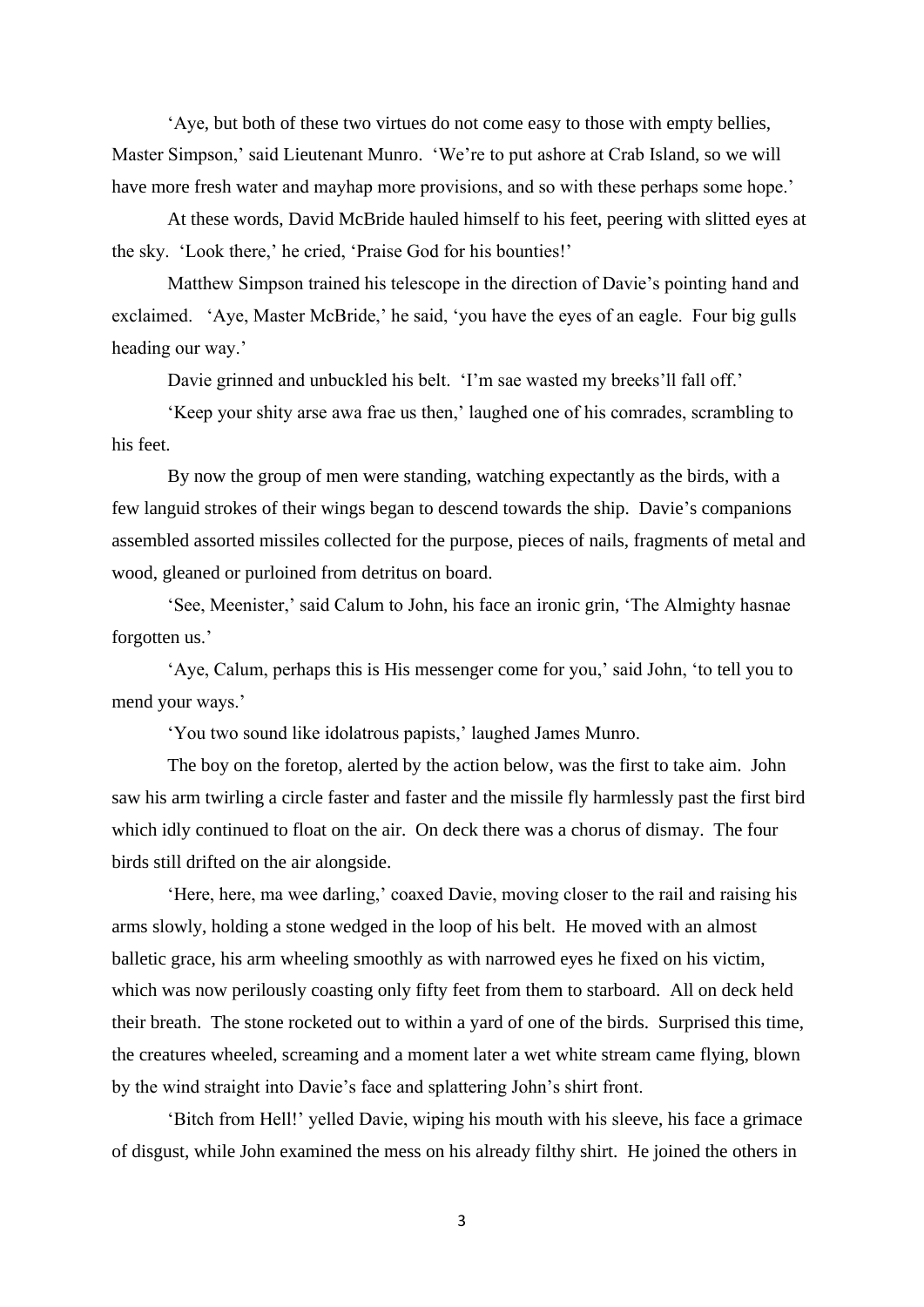their unbridled laughter, some rolling over on the deck, as Davie McBride's breeches fell down about his ankles.

'Aye Davie,' chortled Calum Colquhoun, 'That's yer message from the Almighty. He shites on us all, even the Meenister.'

The two long weeks of the lieutenant's prediction passed, with land often in sight, heavily wooded islands, rocky stretches of cliff, but still the appointed place for the colony was not found. Boats bearing the captains and commanders plied back and forth between the ships of the fleet, for meetings of the Council. Once a boat from the *Caledonia*, loaded with casks for collecting fresh water, was sent ashore to one of the islands. It returned with a huge bird, a pelican and forty dead gannets, but no water.

Lieutenant Munro now spoke with an air of bitter fatigue when John enquired of him for news of their progress. 'It seems that we've a drunken buccaneer for a navigator, so they say, some old sea dog, picked up on Crab Island who no more knows the way than I do to the moon,' he said. 'Master Paterson can offer no assistance either.'

'But what of our commanders?' John asked.

'They argue in the Council all day long about all manner of things. With more able leaders, we could have been here a month ago, to my mind.'

'To put foot on land, to find the place will surely rally them to the task ahead,' said John. 'Their arguments must stop when there is work to be done.'

'Aye,' said James Munro, 'you're right. And duty must take the place of despair.'

The stored water was now foul and there was amongst them a new malaise. Matthew Simpson did not rise from his bed one morning and when John went to him, in the quarters below, his fever was high and he vomited foul smelling stuff. John sat with him through the day, offering what little comfort he could, reading to him from the journal of Lionel Wafer and the Scriptures, when he was not in the grip of pain. In the moments of calm between his spasms of sickness, Matthew Simpson's face had not lost its urgent earnest look.

'Do not lose faith, John. It is not God's will that I shall join you there, but you are travelling to paradise. Will you pray with me?'

'Aye, Matthew, I will, but take heart. I'm told we're not far now.'

The sick man grew quieter, his retching stopped and he closed his eyes and lay breathing quietly. There were only the two of them below and for a moment John leaned his head on the frame of the bunk, listening to the familiar groaning of the ship's moving timbers, the creaking of the swinging lantern, the gentle clink of a tin cup against a plate with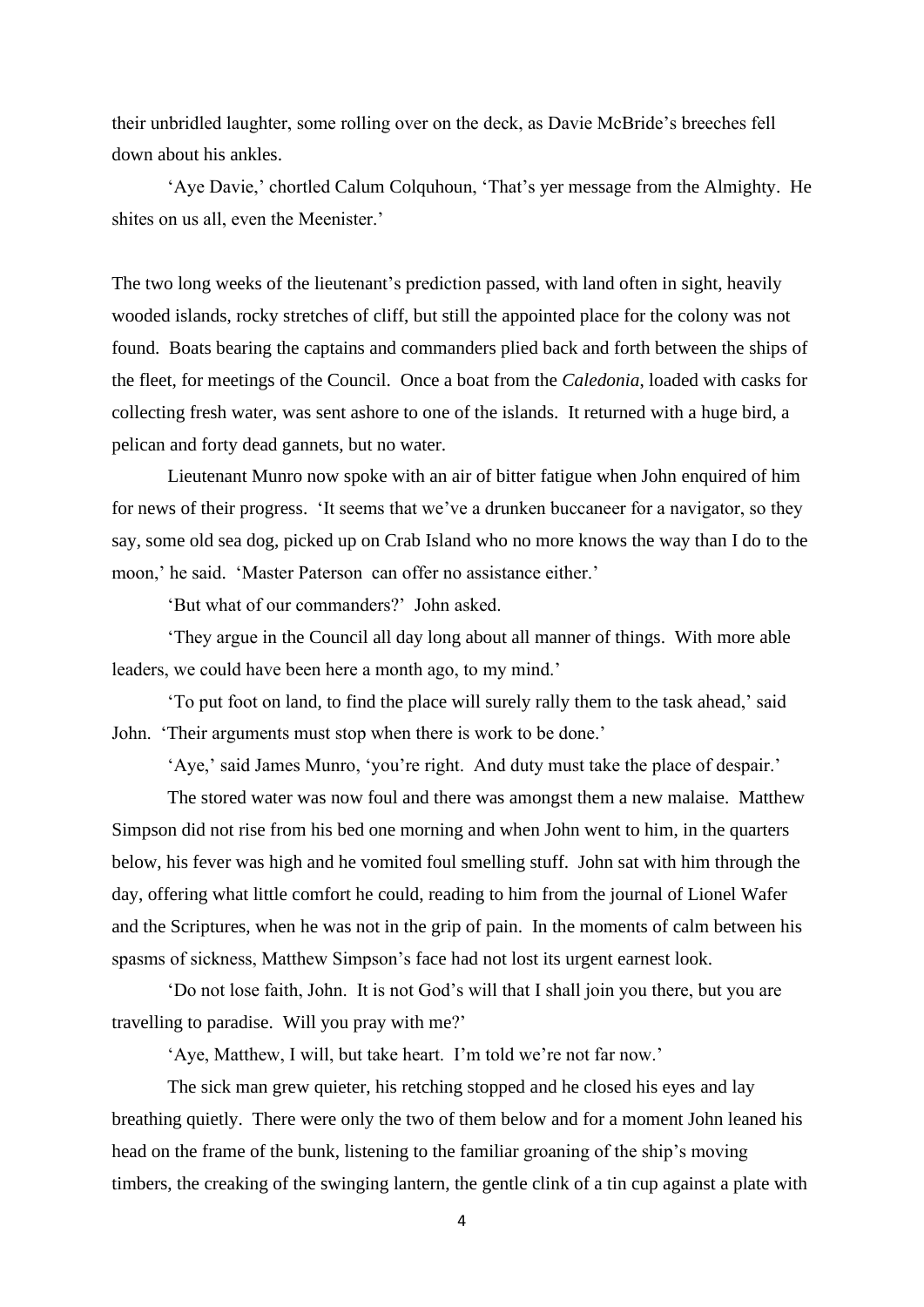the sway of the vessel. A sad drowsiness enveloped him, his eyes closed and he fell into a doze. His next sensation was of choking, his nostrils full of a suffocating sulphurous smoke. He coughed, staggering to his feet, unable to see as his eyes watered with a stinging fog. The air was thick with it as it swirled and billowed all around the low-ceilinged quarters. The ship was on fire, but there was no crackling or licking of flames, no scorching heat, no burning fiery furnace of Hell which for a moment his fuddled brain conjured. Matthew Simpson moaned and called out in a weak voice. John lurched towards him, reaching for his arm, thinking only that he must get them both up and out of the place somehow.

'Anybody there? Get out for yer life!' shouted a guttural voice from somewhere in the murk. Then two figures emerged, wielding the source of the smoke, two swinging bundles of cloth which they waved in arcs all around.

'Fools, get out,' yelled the cloaked fiend of Hell as John struggled to his feet.

'Take him. Take him too,' shouted John, desperately pointing at Matthew Simpson's motionless body.

John felt himself being pushed roughly to the hatch where he stood, clinging to the ladderway, gasping for a moment, glimpsing a bright square of sky above his head and feeling the relief of a stream of air. He grasped the rail of the ladder to pull himself out. A hand reached for his and hauled him on to the deck where he fell coughing on his hands and knees.

When the two men, masked with cloths emerged, carrying Matthew Simpson on to the upper deck, he was dead. John watched as his body was dragged across the deck to where five others lay already wrapped in their canvas shrouds.

Calum Colquhoun was crouching beside John offering him a cup half full of rancid water.

'Here, Meenister, take this. I ken you're no a man for strong drink.'

'Thanks to you, Calum. The smoke was to kill the pestilence, I presume,' said John, seeing the two sailors, tearing off their scarves around their faces and dousing their smoking bundles in a bucket. 'I hope it has more power than prayer. For a moment I thought myself truly in Hell.'

'Naw,' said Calum with a grim smile,'not you, Meenister. If there's another place, then that's where you're bound.'

John took Calum's offered hand and struggled to his feet.

A little while later, John stood by Calum Colquhoun as Lieutenant Munro read the names of those who had perished of the flux. 'Thomas James, minister of the Kirk, Thomas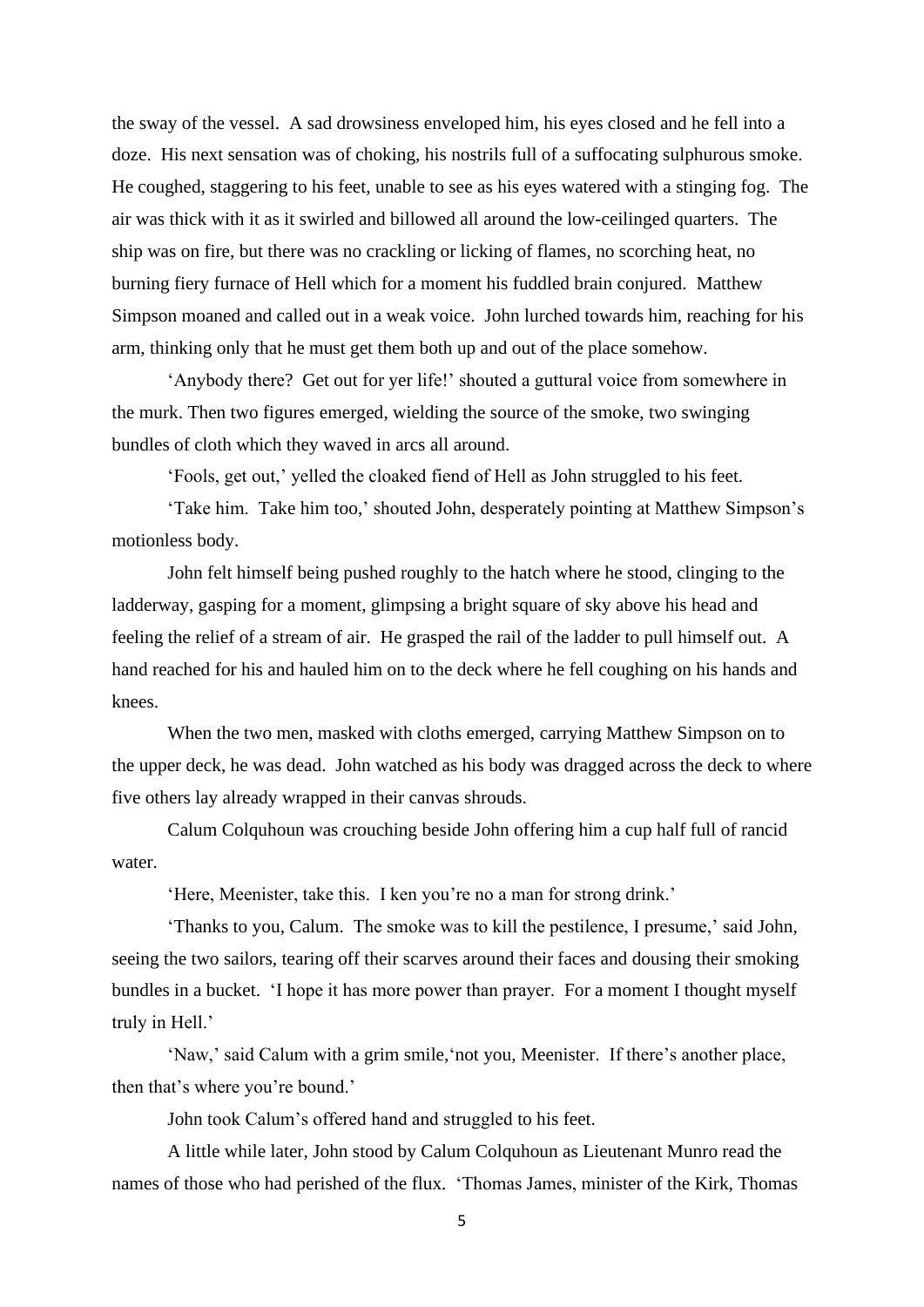Dalrymple, planter; Michael McLean, labourer; Adam Bennett, clerk; Matthew Simpson, printer; Abel Smith, midshipman.'

Four gun blasts to mark the burials shook the vessel and deafened the ears for a moment. The bodies were slipped one by one into the water. Almost before the last had plunged below the surface, a pungent acid scent arose as the ship's apprentices were set to scrub the decks with vinegar.

John, lying below on his bunk amidst the stink of sickness, mingled with the lingering acrid smell of smoke, gave way to the temptation to look again at the mementoes he kept of Isobel. He drew out from under the straw mattress, the bundle of her letters and her book of verse and held them close to his chest for a moment. He knew the folly and futility of such a practice which offered but a brief escape into a different type of pain, brought on by remembrances of past pleasure and delight. It was useless to renew regret, to mope and mourn for that which could never be. He hoped that Isobel' s new life allowed her to forget more successfully than he. In spite of the creeping sadness, he unfolded her first letter again, but his attention was broken by a cacophony of shouts from above. Bundling the papers away into their hiding place again, he went up on deck to discover the cause.

'Thanks be to God,' said Davie McBride, throwing his bonnet in the air and all that could stand or shout clamoured to watch the progress of the ship towards the land. Up high, mariners were furling the sails, slowing the ship as it followed about a league behind the *Unicorn*, through what seemed to be a natural entrance to a bay or an inlet, flanked on both sides by high wooded hills. Passing a black rock rising from the sea some eight feet or so, the ship ploughed into a wide blue bay, rimmed with shores of sand and thickly forested beyond.

'John, by God's providence we are safely here at last. Let us give thanks.' John turned and found Lieutenant Munro at his side, his usually mournful expression now animated. The officer shook him vigorously by the hand.

'God's providence, indeed,' muttered Calum Colquhoun, overhearing their exchange, though without the bitterness of his usual talk and with the curl of a smile on his lips. 'Tis luck, good or ill, that rules the lives o' men. But at least this time luck has gi'ed us a good throw o' the dice.'

They weighed anchor just off shore, the *Unicorn a*nd *St Andrew* close by along the narrow peninsula which formed the northern edge of the bay. Evening drew in and the darkness descended quickly enveloping the land. At rest now, save for the gentle rocking of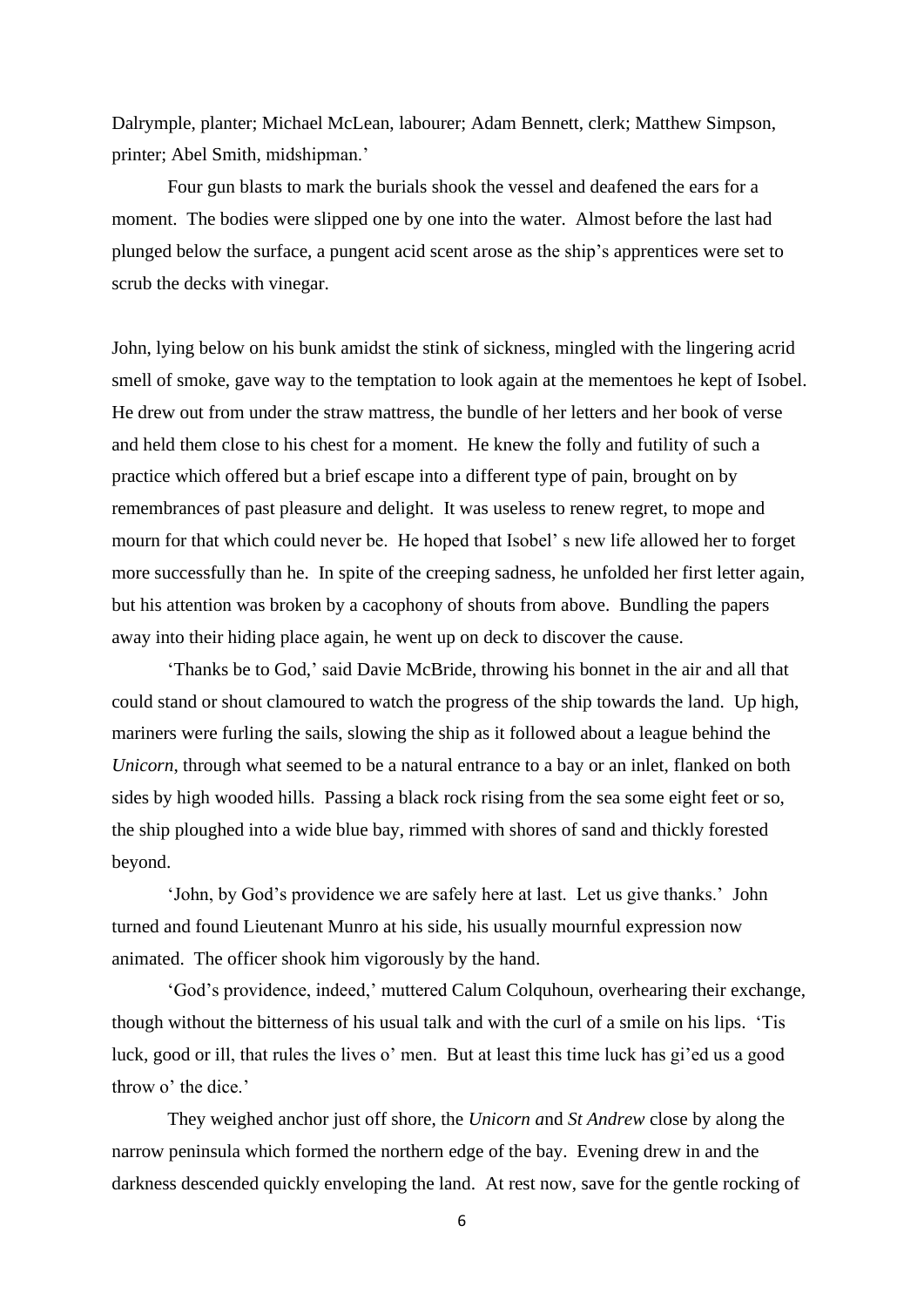the ship, the men lay in their quarters listening to the strange distant noises of birds and creatures chattering in the trees.

'Who'll be the first tae gang ashore?' asked Davie McBride, as the landsmen lay on their bunks in their quarters with little talk between them, silenced it seemed by the new uncertainties of their arrival.

'Thirty diggers and planters from each ship have to make the first landing,' said John having gleaned something of the plans for the first settlement from James Munro. 'We must clear the land and build shelters, then a fort to protect the site.'

'Aye and they'll need gie big axes to fell the likes o' those trees,' said Davie his voice heavy with gloom. 'Di ye no see the size o' them?'

John looked round the quarters, at the men lying limply in their bunks, others holloweyed watching the fall of the die on the boards, all half-starved as he was himself. Was this the sturdy band of pioneers needed for such a venture? But here they were, at last, after months of suffering. There was work to be done. Was their mission forgotten? He was suddenly fired with angry disappointment.

'Which of you will come ashore?' he said standing up and scanning his comrades. 'Come rouse yourselves, can't you. God damn you,' he heard himself say.

'Haud yer tongue, Meenister. Leave us in peace, can ye no,' said someone.

The months of meagre food and sickness had weakened most of them, the poor cottars already skin and bone with the famine which they fled, or discharged soldiers racked with old injuries and the privations and drunkenness of war. John was luckier than most, having escaped the worst fevers and starting the voyage sounder in body than many of his fellows. He was ashamed now of his anger when he looked on the faces of these men.

John was indeed among the most hale of the men selected by a sergeant to go ashore, with implements for digging graves for the dead and then to build shelters for those like himself who were to work on the land. Other boats carrying men plied from the ships, where they were beached at several points along the white sandy shore, overlooked by a rocky headland. They alighted, the warm air embracing them and John and six others were ordered to go inland in search of clean water. Apart from the strip of beach and an edge of scrubby bushes, the land was thickly forested.

With wooden casks strung on halters over their shoulders they set off and entered a forest of immense trees. Tall cedars and other sweet-scented, straight-trunked ones, not named or known by any, grew close together. No words were spoken as the men passed through the trees, their feet sinking into the yielding leaf mould of the forest floor. The wind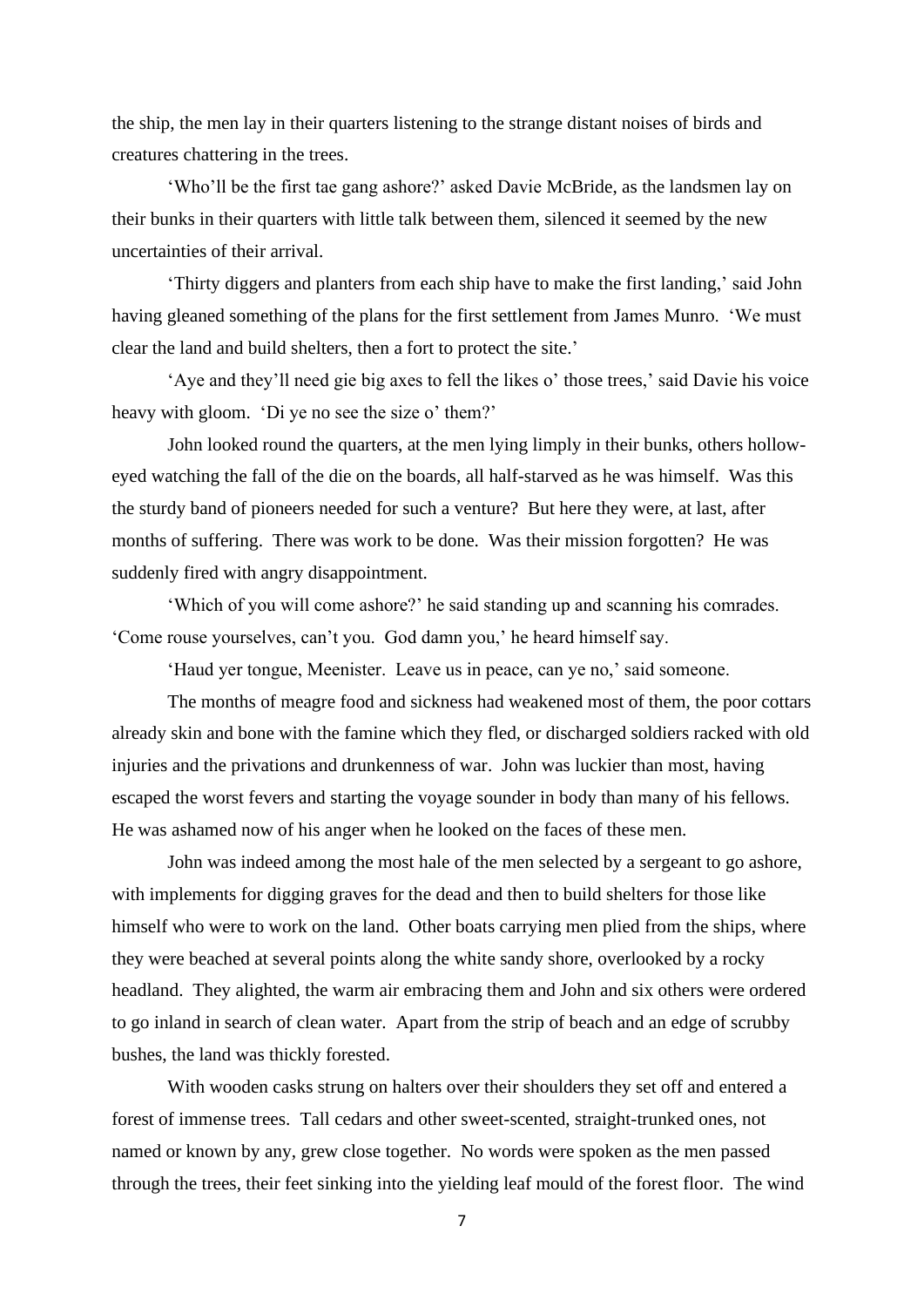moaned through branches in a strange and mournful song, while chattering and hooting birds, some with plumage of turquoise, red and green flitted between them. Monkeys could be seen carelessly dangling and swinging on branches high above. Near the base of some huge cedars, they found a stream which bubbled and tipped out its water in generous gulps, then a waterfall splashing over rocks into a pool in the balmy glade. Filling their mouths and bellies then the casks, they returned to the beach, coming out into the sharp brightness of blue sky and sea.

Already there were diggers hacking at the earth, clearing the bushy grasses from the strip of land parallel to the shore. John caught sight of a group of them, wielding their mattocks in a regular rhythm and was puzzled for a moment by their familiarity. Then he knew that he had last seen them digging on their rigs in Colinton, all those months ago on the other side of the world. One of those bent in toil was Alexander Jamieson, he was sure. Could he steal a way for a while, he wondered, looking around in the hope that no officers would see his momentary desertion. He had a strong wish to greet the Colinton men.

Alexander Jamieson looked gaunt and pale, as most did, but he smiled broadly when he saw John approaching and took off his bonnet.

John extended his hand to the cottar who took it uncertainly then gripped it firmly. 'Master Jamieson, how are you faring? I'm pleased and surprised to see you here.'

'Aye Maister, I didnae ken ye were coming here. But what are ye doing labouring, you a schoolmaster an all?'

'No longer, Master Jamieson,' said John noticing the curious faces of the cottars trained on him.

'You were ill used, Maister,' said Alexander Jamieson, shaking his head, 'back then.'

'No matter,' said John, 'that is past now. We have more to concern us here.' John was aware of a sergeant approaching and took his leave of the cottar.

'I must to my toil. We will speak later.'

'Aye Maister, I'm right glad tae see ye here. It lifts my heart and my spirits tae see ye among us.'

In a clearing close to the shore, with spades and mattocks they gouged hollow trenches for the dead to lie in. John, Calum and the other water carriers were ordered to this task and soon they were labouring in the heat of the sun, with clouds of buzzing insects about their heads, creeping into the mouths, ears and nostrils. Clawing at his skin and wiping his face with his shirt sleeve for momentary relief from the flies, John worked at the side of Calum Colquhoun, whose slight figure belied considerable physical strength.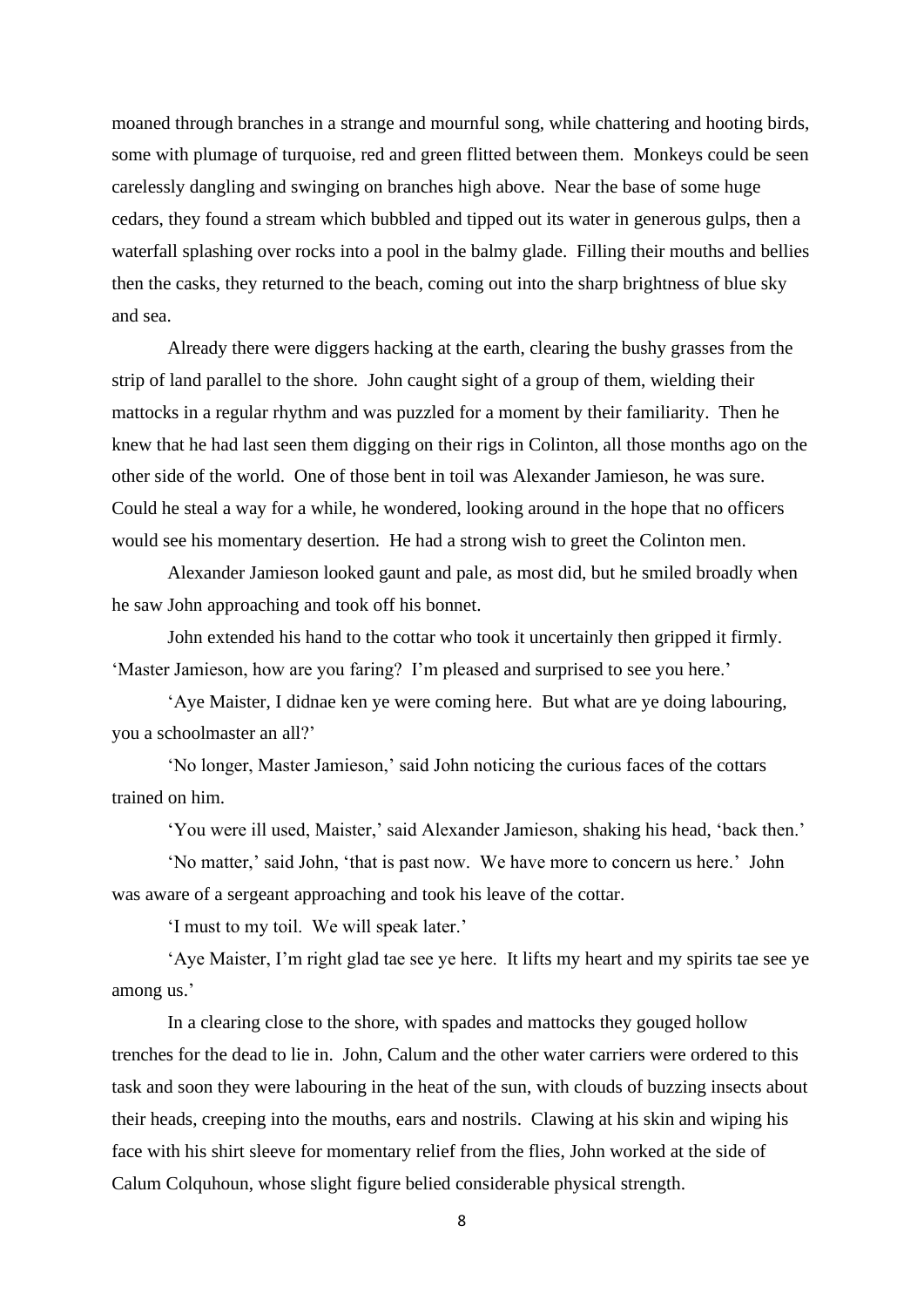'Naw,' he said, when he saw John's attempts to break the clumps of soil with his mattock and wresting it from him, demonstrated a swinging, relaxed technique. 'You'll ruin yersel, like that,' he continued, 'in this heat with these scabbit creatures plaguing us.'

'I fear I'm not much practised at digging. Fit for reading and writing but not much else. The works of the ancients are poor preparation for this.'

'Nor reading the Scriptures neither,' replied Calum with a grim smile. 'Well, ye'll be well used tae it soon, for there's much ahead. We've tae make a town o' this place, but if we get nae more tae fill our bellies we'll drop dead before it's done.' Calum paused and straightened his back.

'You'll be praying for the souls of the dead, will ye, Meenister, that's if you're not taken yoursel'?'

'Aye, Calum, I will,' said John, stopping to slap his neck to relieve the itching, sensing Calum's keenness to engage him in debate. 'I've no stomach to argue with you today. But tell me, did you never suffer the wrath of the Kirk for your blasphemies?'

'Naw,' he replied, 'for I kept ma mouth shut. I'd no wish to be sack-clothed or chained in the stocks.'

'But you don't keep your thoughts to yourself any more?'

'What need? There's no law and no Kirk here? Wi' nearly all the blethering ministers deid and with militia in charge there's no talk o' that sort of stuff.'

'Aye, but there will be, for the Council is to establish a new constitution.'

'Oh aye,' said Calum, 'so as the Kirk can tell all the poor folk that they must toil and sweat and die here for the good of their immortal souls in the next life?'

'Calum, damn you, man,' said John exasperated. Would flies and the heat not distract him from his tormenting? 'You test me and I've no answers for you. Do you never give up?'

'Oh dinnae damn me, Meenister, for that's you and the Almighty both,' Calum said with a dry laugh, grasping John's shoulder. 'But if the truth be known, I'd rather be damned by God and the Holy Trinity than by yoursel'.'

John shook his head, unable to sustain his anger. There was no malice in his mischievous comrade, brazen and blasphemous though he was. Beneath Calum's irony, John suspected, lay a longing for proof that his morbid views were false.

Stopping for a moment's respite from their work, more than a dozen trenches dug in the dark earth, the men turned to watch as two more skiffs approached the shore from the ships in the bay. The first was pulled up on the beach and among those alighting was a woman. John recognised Susan immediately, feeling a flood of affection at seeing her. She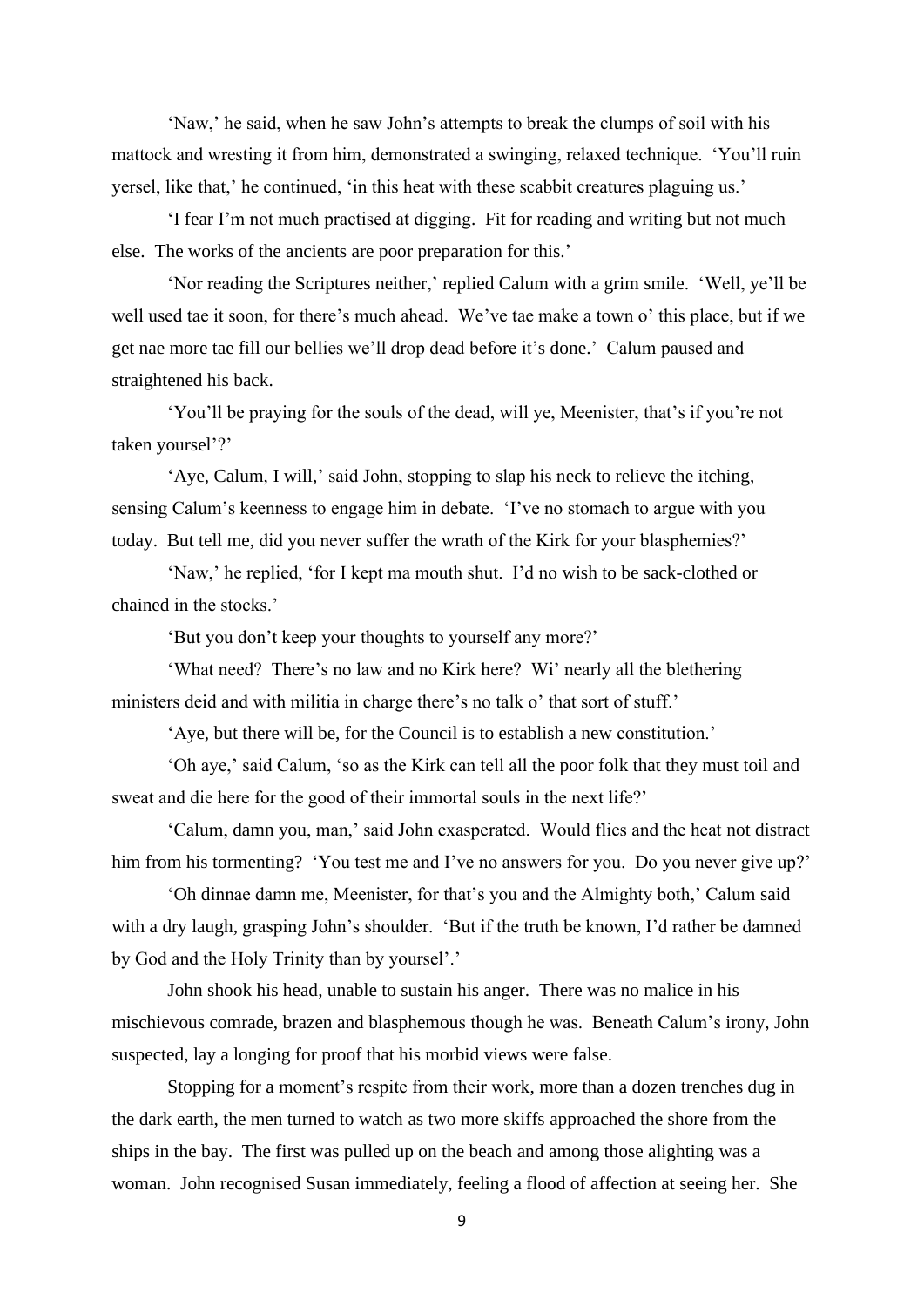climbed without aid over the side of the boat and stepped on to the sand. There was no sign of her mistress. Half a dozen bodies cocooned in canvas were lifted out one by one and laid on wooden planks ready for burial, in this foreign place which was to have been their new home.

'Are there are any ye ken among the dead?' said Calum, seeing that John's attention was drawn to the new arrivals.

'Aye, maybe, though I hope I'm mistaken. There's William Paterson, but I cannot see his wife. See, he is the one that stands tallest among the others. I was acquainted with Mistress Paterson some time ago. I must find out if she's here. The woman standing there is Mistress Paterson's servant. I have never met a more faithful, worthy soul, one who has no thought for herself, only to serve others.'

'Whit's this, Meenister?' said Calum. 'Is this no the woman close tae your heart, the one who troubles your dreams, your Isobel?'

Hearing Isobel's name brought a flush to John's face. He was shocked to know that he had spoken his secret thoughts aloud while his mind was loosed and unguarded in sleep. Now Calum would taunt him, torture him for this. But instead his companion seemed quiet, almost meditative.

'Dinnae fash yersel', Calum said. 'It's only the once or twice I've heard ye speak that name in yer dreams, just a whisper, nae more.'

'No, that woman is not Isobel,' said John, looking across at Susan and wiping his brow with his sleeve.

His companion paused to scrape from his forearm some of the large brown gnats which had found them out and attached themselves fast to the skin.

'Is she bonny, your Isobel?'

'Aye, she is,' said John, with painful gratitude to this unlikely confidant. He felt the release of his confession, though it provoked the familiar, painful longings. 'Aye, she is beautiful and kind, full of wit and cleverness too. But she is not mine, nor will she ever be.'

'Pity,' said Calum swiping at the flies again.

All digging ceased as the funeral procession moved slowly up the beach and came towards them, led by a minister of the Kirk, along with Master Paterson, some other gentlemen and soldiers including James Munro. John saw the diggers' eyes following Susan for she was one of the few women left in the expedition, as far as John could tell. She wore a hat with a veil to conceal her face as was her wont when among those who did not know her. The party stopped at about fifty paces away from the graves and the minister read the names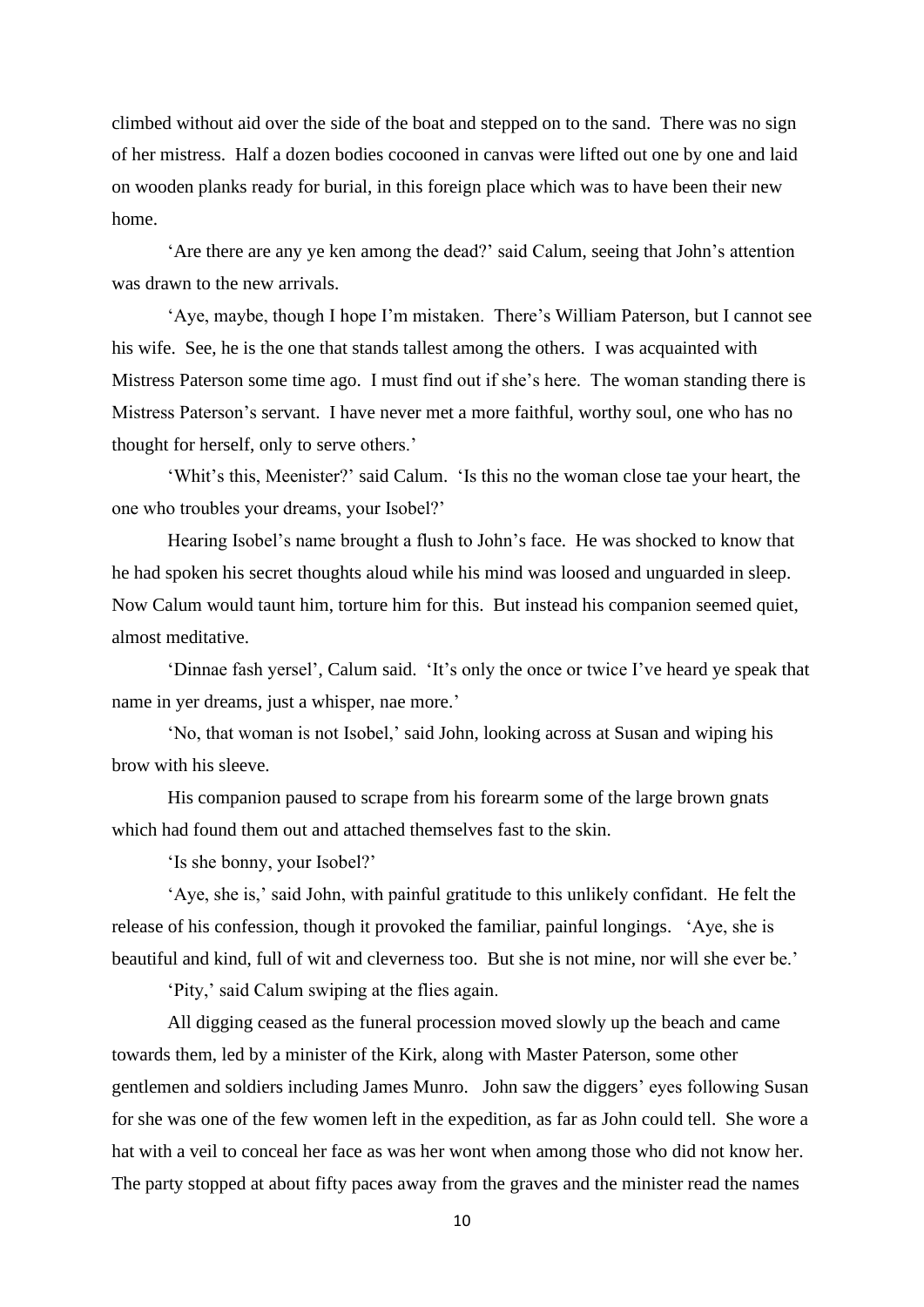of the departed and John heard Mistress Elizabeth Paterson among them. The company stood, heads bowed as the bodies were laid by the burial trenches. A final prayer was offered up and the soldiers lowered the dead into the earth, while the mourners and others remained at a distance.

'I must speak with them if I can,' said John to Calum, laying down his spade and making his way to where the group of gentlemen stood. Susan, he noticed, had moved apart from the group, had turned away from them and was walking along the edge of the sandy shore, looking out at the bay.

'Sir,' said John, approaching William Paterson who stood with some others, 'pardon my intrusion, gentlemen. Master Paterson may I offer you my condolences for your grievous loss. Mistress Paterson was a most kind and generous lady.'

'Thank you, sir,' said William Paterson, his deep sunken eyes expressing a look of puzzlement for a moment, before recognition lit them. 'Master Wyllie, from Colinton, is it not? You are much altered in your condition I see.'

'Yes sir,' said John, noting no sign that William Paterson had knowledge of his disgrace.

'My dear wife now lies where we will found our new city,' he said in a heavy voice, 'for her resting place is to be New Edinburgh.'

When John asked if he might have permission to speak to Susan, William Paterson nodded absently and with no further comment, turned to his companions and engaged again in urgent talk, as though the death of his wife had interrupted more important business. Susan had gone a short distance along the sand, walking slowly near the gentle incoming wash of waves. When he was within a few paces she turned, seeming to sense his presence. The veil obscured her expression, but she stood motionless upon the spot.

'Forgive me, Susan for coming upon you in your grief. We would be well met, but for your mistress's death. I am so sorry,' he said quietly.

She lifted her veil and revealed her face, with the livid red mark, the pale eyes which he saw were full of tears. Her lower lip was trembling too and he could see that she could not speak, overcome with her grief and the strangeness of the place, he supposed. She stepped quickly to him and then fell on her knees at his feet, taking his hand in both of hers and pressing it to her lips.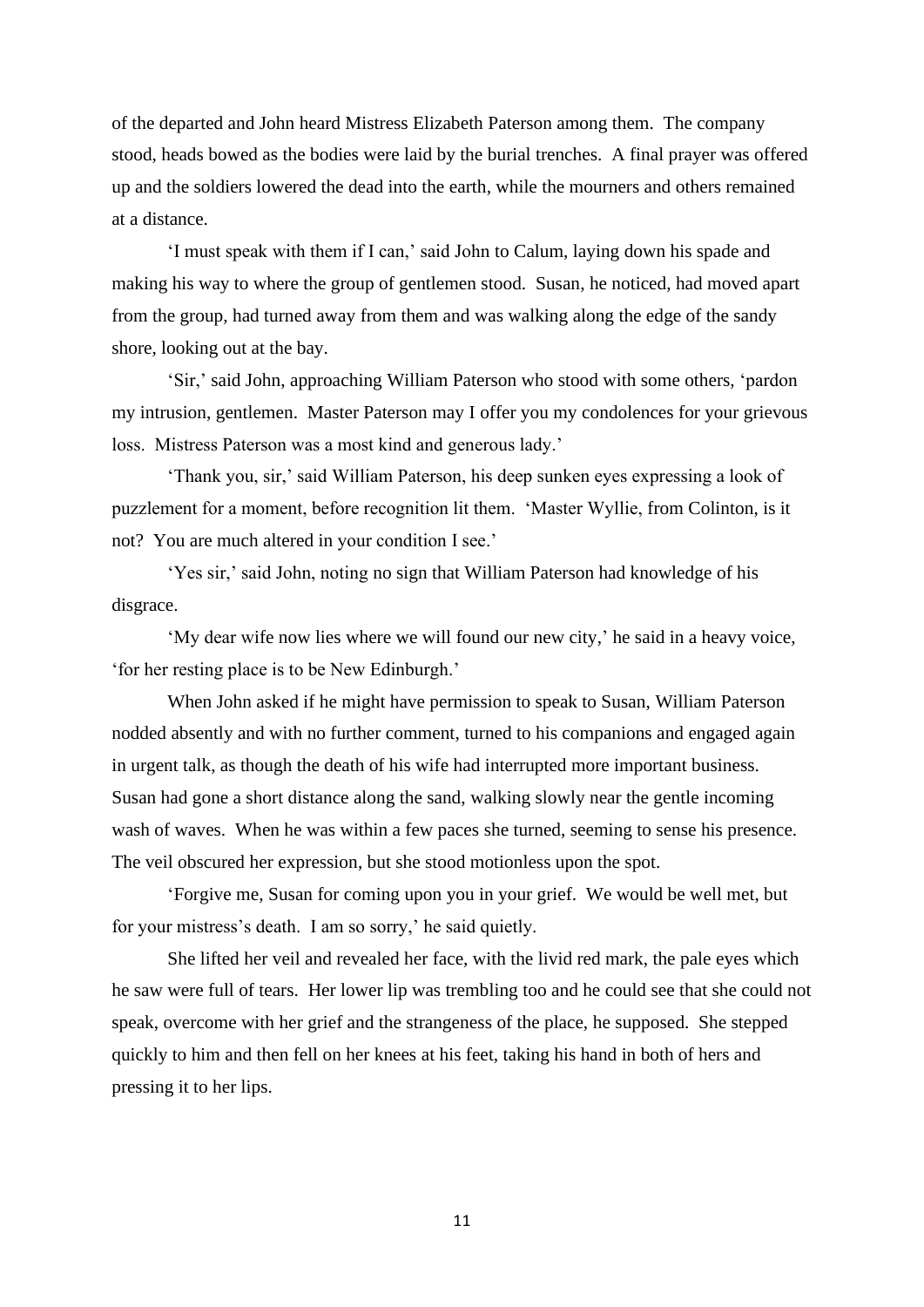Chapter 26

October 1697 – March 1698 London

The weather was kind to them for the beginning of their journey, chill and clear with no rain. They walked on the main highway in the hope of finding some means of conveyance for at least part of the way to London, for Jean Fletcher was suffering badly. Isobel could see the exhaustion in her mother's face and in her body. She had weeping blisters on her feet which had to be bound, to allow her to proceed at all. Her father was remarkable in his resilience for all his halting gait, his right leg weak and jerky and his right arm cradled in his left hand. But his back was strong and he made light of his fatigue.

They toiled twenty miles or so southbound on the highway before a wagon rolled up at their side and the driver shouted to them.

'Goin' as far as Harlow, if you're headed that way.'

'Thank ye kindly sir,' said David Fletcher.

'From the north are ye?' questioned the man, eying Isobel and patting the board beside where he sat.

'Father, you sit up front,' said Isobel quickly. 'Mother, come let's climb up behind.'

'Scotch are ye? Headed for London? ' continued the curious man, pushing his hat back on his head to reveal a wide brow and no visible hair line. 'Oh well, find all sorts in London town. Few more foreigners won't make no difference I suppose.'

Flushed with ale and the sale of his sheep at the market, the farmer was happy to tell of his good fortune and to share with them his meal of bread, cheese and beer prepared by his wife. He left them in the village of Harlow, a pleasant place not so many miles from their destination. Here David Fletcher sold some of his tools to an ironmonger who praised their quality and workmanship as he passed over the silver pieces. He and Isobel fell silent at their loss, but they knew that the money would furnish them with a comfortable bed and a good supper at an inn that night, with some left over to pay for lodgings in London.

Two more days' walking brought them tired but grateful to the bustling streets of Whitechapel to the east of the great city of London. Glad to enter the safe anonymity of a crowd, Isobel felt the strangeness too of their fugitive state. She was dogged by fears of their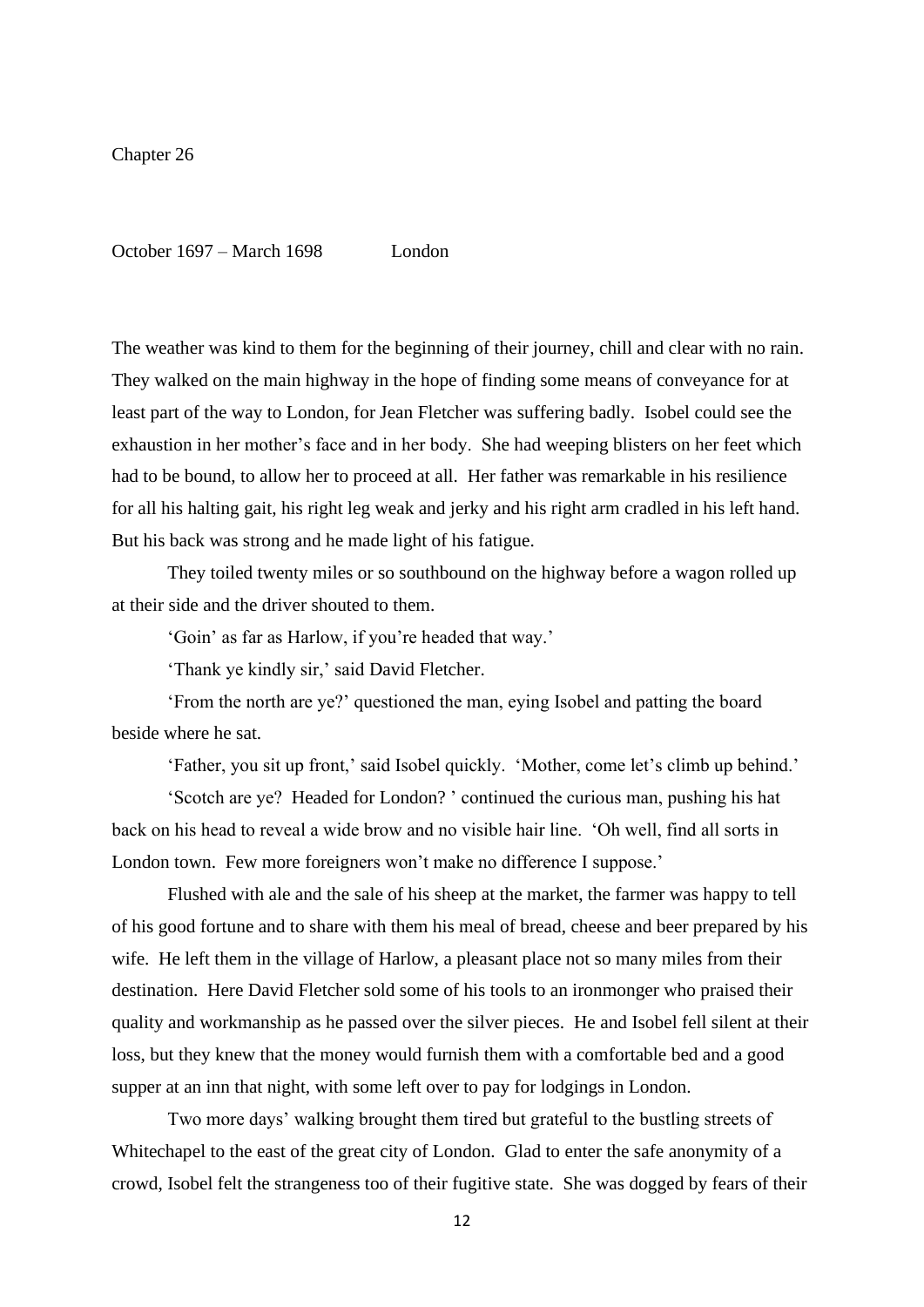fate if she was not able to find work. As they walked, they passed many ragged people, some lying moribund in the street while other younger ones dodged about among the passersby, offering their services to anyone carrying a burden of any sort. Isobel and her parents stopped for a pot of ale at an inn in Aldgate and there asked directions to the great church of St Paul where David Fletcher had heard that many bookbinders' shops lay.

'Lookin' for lodgins, is yer? Ain't goin' to find them there. It's far too dear, beggin' yer pardon of course,' said the landlady scrutinising them. 'Most Scotch folks put up in Spitalfields or round about. 'Ere Em,' she shouted to a woman sweeping the floor of a small room adjacent to the parlour where they sat. 'There's folks 'ere lookin' for rooms.'

The woman called Em directed them to a lane off Eastcheap, a place of tightly-packed houses and smoky air. They found a place of two small apartments which were clean enough and where the landlady seemed kind and respectable. Here they rested the next day, only venturing out to buy firewood and provisions, so wearied and footsore they were after their journey. The following day, the wind blew in, bringing more rain but Isobel knew that she must go in search of work.

'Lassie,' said David Fletcher, 'let me come with you.'

'No, father, there's no need. Stay here and rest.'

The cold and rain of their last day on the road had taken its toll and now her father had a cough deep in his chest and seemed constantly chilled.

'Take care and be back here before dark, mind,' said Jean Fletcher, grasping Isobel's hand.

She was not happy to leave her parents sitting by the meagre fire, wrapped in their plaids but stepped out on to the street, assuming a purposeful air which she did not feel, her bundle of books and samples under her arm. The day was damp, so she pulled up her shawl around her head and took the path west alongside the River Thames to find the city and St Pauls. The river was wide and brown like a great shining ribbon dotted with a moving multitude of craft, small boats, skiffs and grand barges, fluttering with draperies. All along the banks stood tall buildings, warehouses and private mansions, with some new buildings framed with scaffolding, the yards around them busy with the noise of masons and carpenters hard at work. This filled her with hope for she thought of this vast metropolis and its multitudes of trades and businesses. Here she would surely find work.

Soon she spied the great unfinished roof of the church of St Paul and headed towards it and the streets where she might find workshops of her craft. One busy street called Paternoster Row contained a number of bookbinders' workshops as well as booksellers,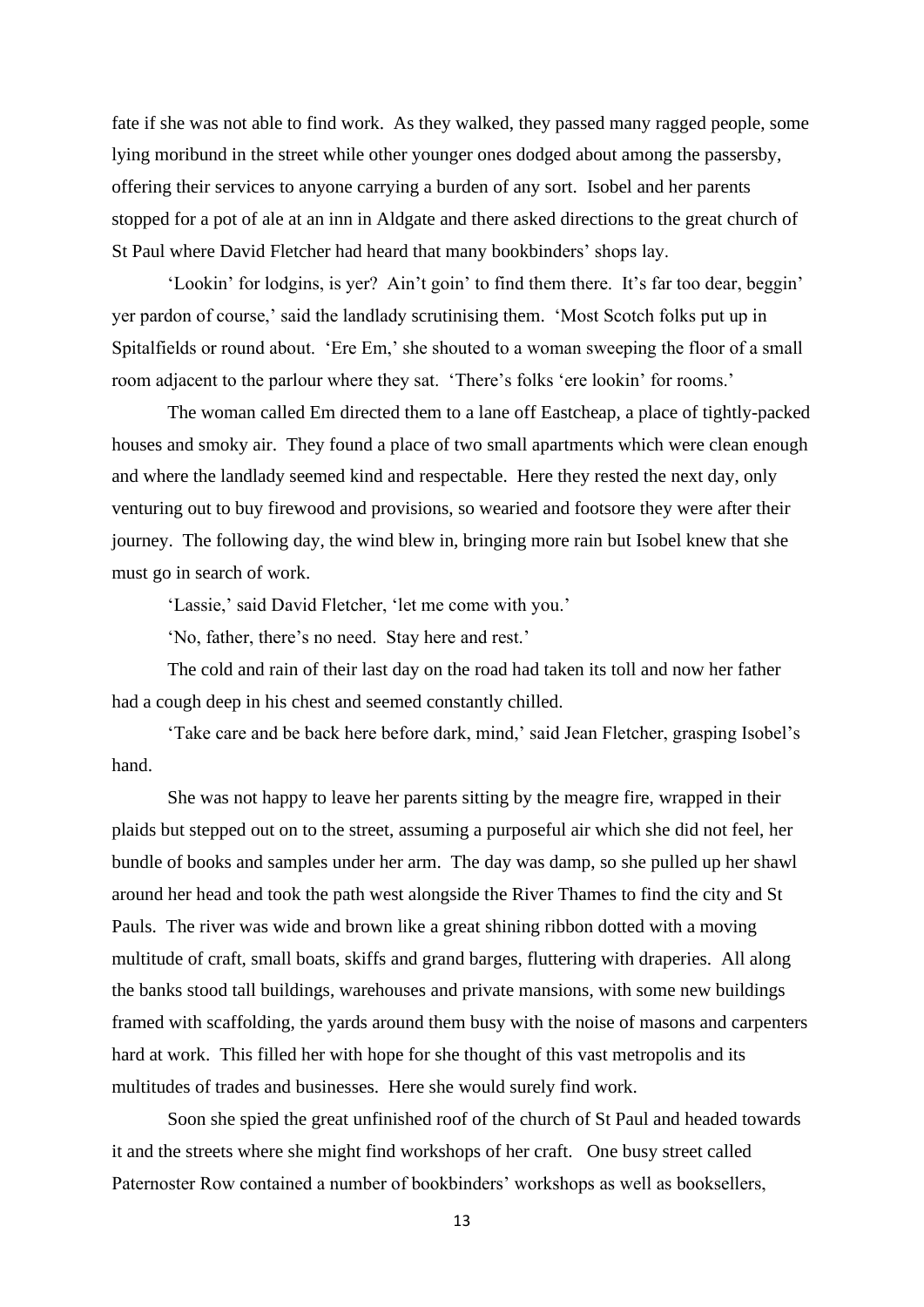stationers and printers. Emboldened by her earlier optimism, Isobel knocked on the first of the shop doors and entered. It was a cluttered place, with many half-finished volumes, some carelessly cast aside as though the craftsman had tired of them. But the smells were familiar and Isobel breathed them with the relief of recognition, like greeting an old friend. A greyhaired man was bent over a lying press in the corner.

'Good day, sir,' she ventured.

The man turned a face almost as grey as his hair towards her and stared for a moment with no movement of the deep lines around his mouth.

'What do you want, young woman?'

'Sir, I come looking for work,' said Isobel seeing no sign of welcome in his face.

'I've no need of servants,' he replied, his voice expressionless as his face, though his eyes rested for a moment on the bundle she held.

'No sir, I'm not a servant. I'm a bookbinder, fully skilled in all forwarding and finishing work. I've been apprenticed to my father. He is a master of his craft. I have some work here to show…'

'Is that so?' he interrupted, his mouth more animated and his eyes narrowing, which did nothing to produce a more friendly demeanour. 'Don't trouble yourself, young woman. I have no need of another binder. And even if I had, I would have no woman in my workshop. Now be gone.' He went to turn his back and Isobel felt the heat in her face, the anger rise in her throat.

'Sir, forgive me for speaking out, but it would seem to me, that you have sore need to someone to help you clear this unfinished work. It appears that you are hard pressed and could use another to assist you.'

'Have I not made myself plain?' said the man, a frown forming in the lines of his brow. 'You Scotch hussy. You dare to speak to me like that in my own shop. No woman can do a man's work. I'd sooner have a Bedlam beggar in my shop than the likes of you, coming in here with your harlot's ways.'

Isobel fled the place, quaking with impotent anger, breathing hard to calm herself, feeling the cold drops of rain on her face. Was this to be her fate? To be belittled, patronised by men, to have no one, apart from her father, acknowledge her abilities? She felt the tears of indignation and hurt sting her eyes and walking briskly, nearly slipping and dropping her bundle. Was she a fool to think the praises of the men she loved were true admiration of her skill? Her father would not lie to her, though Thomas and John in their affection might have indulged her. But then many customers had sought out her work. Her skills had been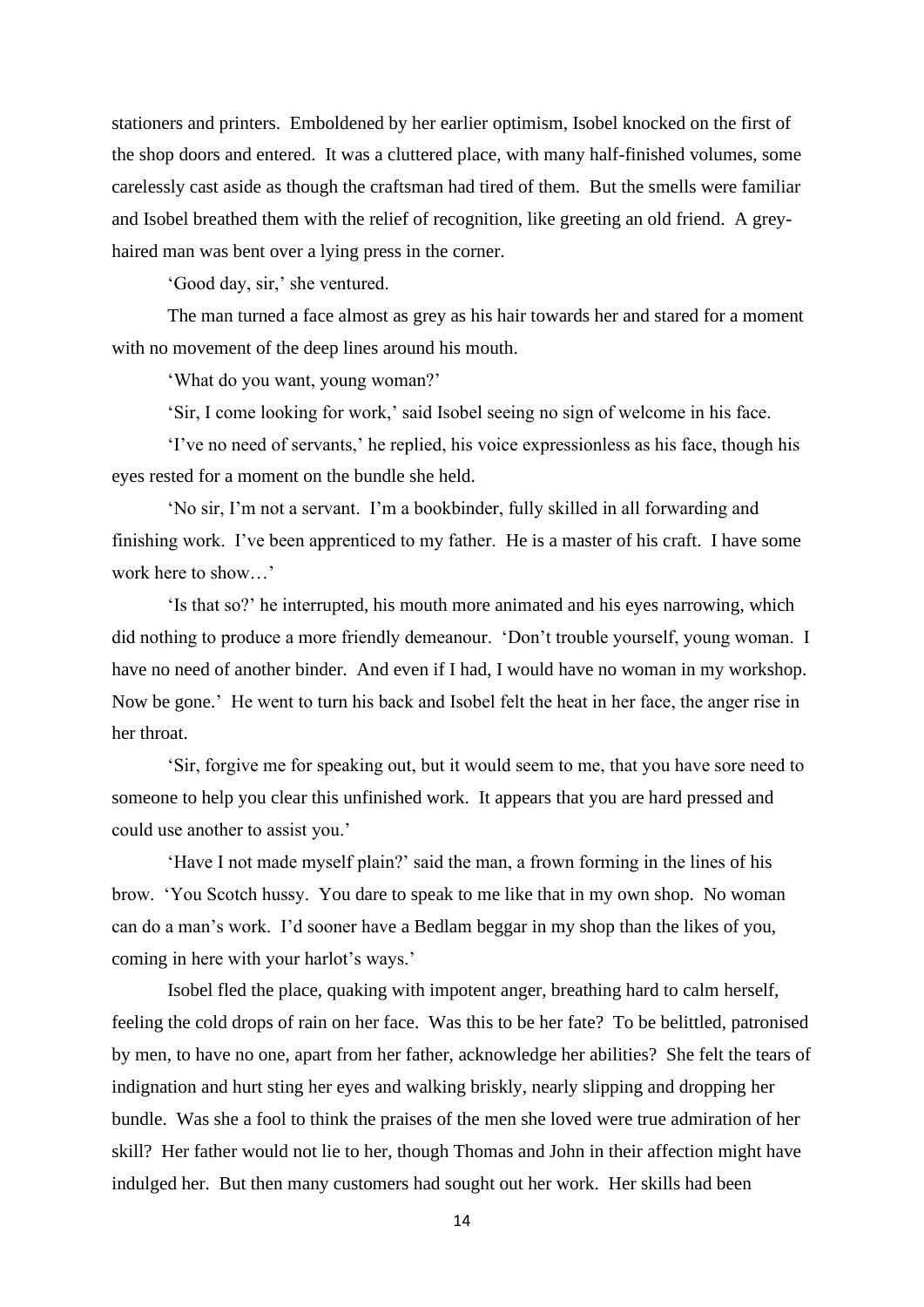commissioned. This was surely proof enough. She would not be beaten down by such a one as he.

She tried another two shops close by, with no more success, though one proprietor smiled kindly at her and apologised for having no work. The other shook his head dubiously and his eyes lingered too long on her figure and it was plain that he had little interest in her skill at her craft. Neither had been willing to look at her samples of work. She had a small black leather blind-tooled prayer book, an ornate gold-tooled bible and a simple woodcut decorated alphabet for children, as well as some small pieces of her finest embroidered covers. Her most impressive work had of course been sold to pay for their losses in Edinburgh. Nicolas Payne had shown little interest in her work and had never asked for any show of it. She thought despondently about how this craft which she loved and into which she poured her heart and energy, was so little valued in the wider world.

Coming out again on to the street from her third attempt, she felt more drops of rain on her face and was tempted sorely to return to her parents in their lodgings. Yet the thought that she would only bring them ill news, made her trudge once more down the main thoroughfare of Ludgate Street and seek out the lanes and alleys for other bookbinders' workshops. In Ivy Lane, off Paternoster Row she spied a small shop with many square windows of glass and a neat front to the street, not unlike their own in Edinburgh, though more ornately painted and with a gilt painted sign which read, 'M. Jacques Padeloup, Bookbinder'.

She approached and peeping through the window saw no one within. Then she knocked on the door and receiving no reply, thought that perhaps the owner was at work at a far end of the shop and had failed to hear. Bruised by her earlier disappointments, she struggled with her courage and made herself turn the handle and enter. Inside were all the trappings of her craft, well-stocked shelves with leather covers, pots and tools, stitching machines and two benches with parchment and papers and folios in various stages of preparation, all neat and workmanlike, except that there were no workmen. Isobel's eye was drawn to examine the materials of the half-finished pieces. They looked fine and intricate and she longed to touch and examine one more closely. She was bending over, scrutinising the endbands of cane which were partly complete on a large volume lying on a bench, when someone spoke.

'May I help you please, Mademoiselle?' said a foreign accented voice which made her jump.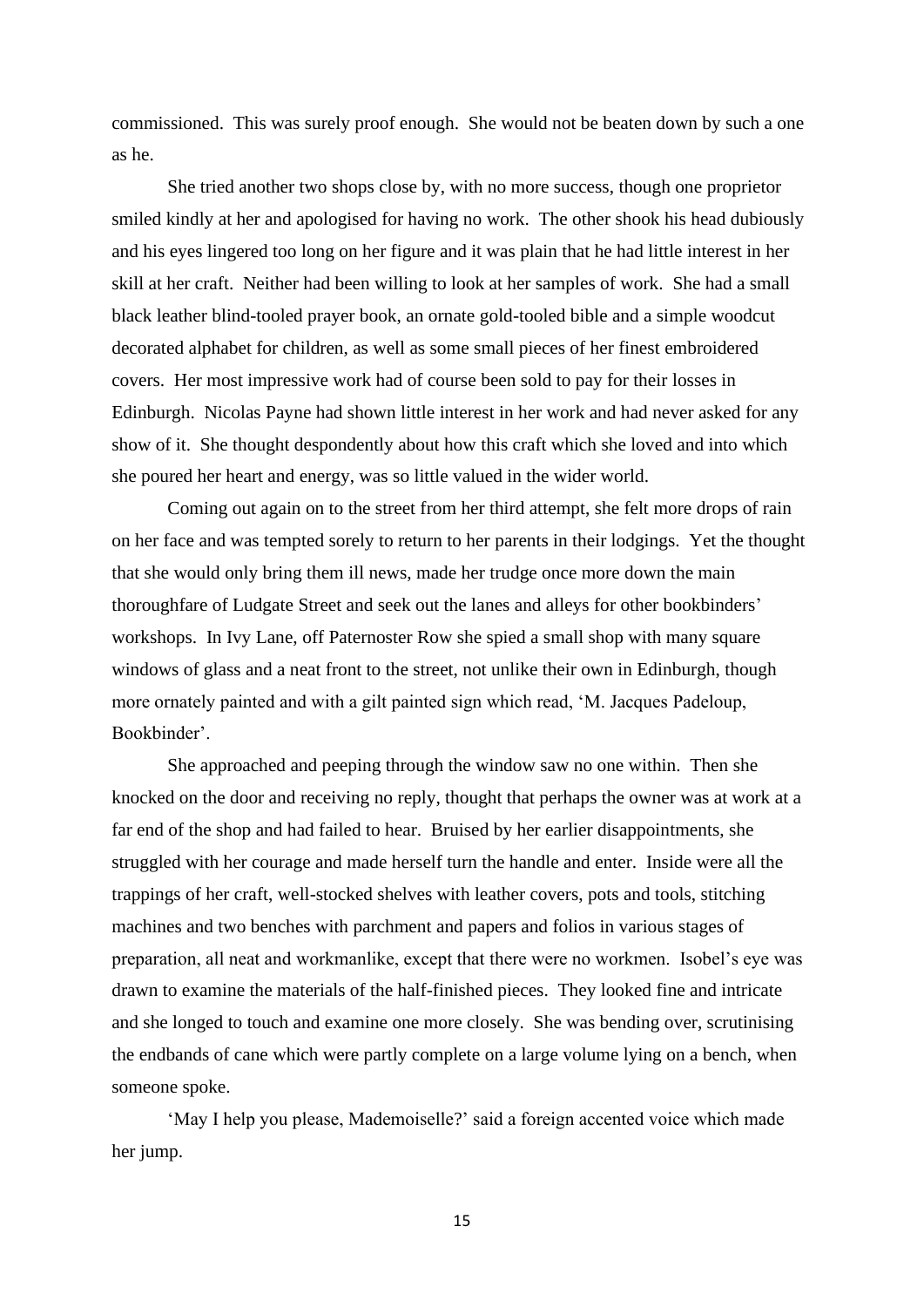'Sir, pardon me,' Isobel said, recoiling from the bench guiltily, though she had committed no crime beyond the exercise of her curiosity.

The speaker was a small-faced man, gaunt and dark-eyed, short of stature with wire spectacles adhering to the bridge of his nose. He wore a periwig, perched at a slant upon the head of dark curls of his own hair just showing beneath and a neat black satin coat.

'I beg your pardon, sir,' Isobel said again, 'I have come to enquire,' and she paused, embarrassed for he watched her so intently, 'if you have any work, for I am practised in this craft and seek employment.'

She waited for his response but instead he said nothing and remained in a still pose, silently watching, but without any of the antagonism she had encountered in her trials so far. Isobel had no choice but to proceed for it was clear that he would not break the silence.

'I was looking at your work and am much taken by this technique here, this method of stitching the end band. I have not seen double stitching exactly like this before, though I have done much similar work. I have some here, if you would care to look,' she said pointing to her bundle which she had placed on the floor.

'Mademoiselle, I would be pleased to see your work. Forgive me, but as you spoke, you made me think of…, no matter,' he said, seeming distracted for a moment by some private thought.

So Isobel drew out her books and spread them on the bench as he directed.

'I see, I see,' he said, pushing his spectacles further up his nose and holding up the bible close to his face. He examined the construction and design of each one in all aspects it seemed with great attention, though saying nothing throughout the process. Then he turned to her.

'Mademoiselle, I think we need some refreshment. I will go, excuse me, to ask my wife,' and he disappeared quickly through a doorway at the back of the workshop. Isobel heard him talking rapidly in a foreign tongue which she took to be French from his name, his accent and her own scanty exposure to that language.

A moment later he returned and smiled warmly at her. 'Mademoiselle, your name is?' She had only just uttered it when a woman entered by the same doorway a moment later, carrying a tray containing a decanter of wine, some glasses and a yellow cake. She, like her husband was short and wore an elegant but plain black gown, a cap of lace and neat matching collar. Her hair was drawn back from her face severely to reveal her handsome features, though the skin was lined and shadowed underneath her eyes.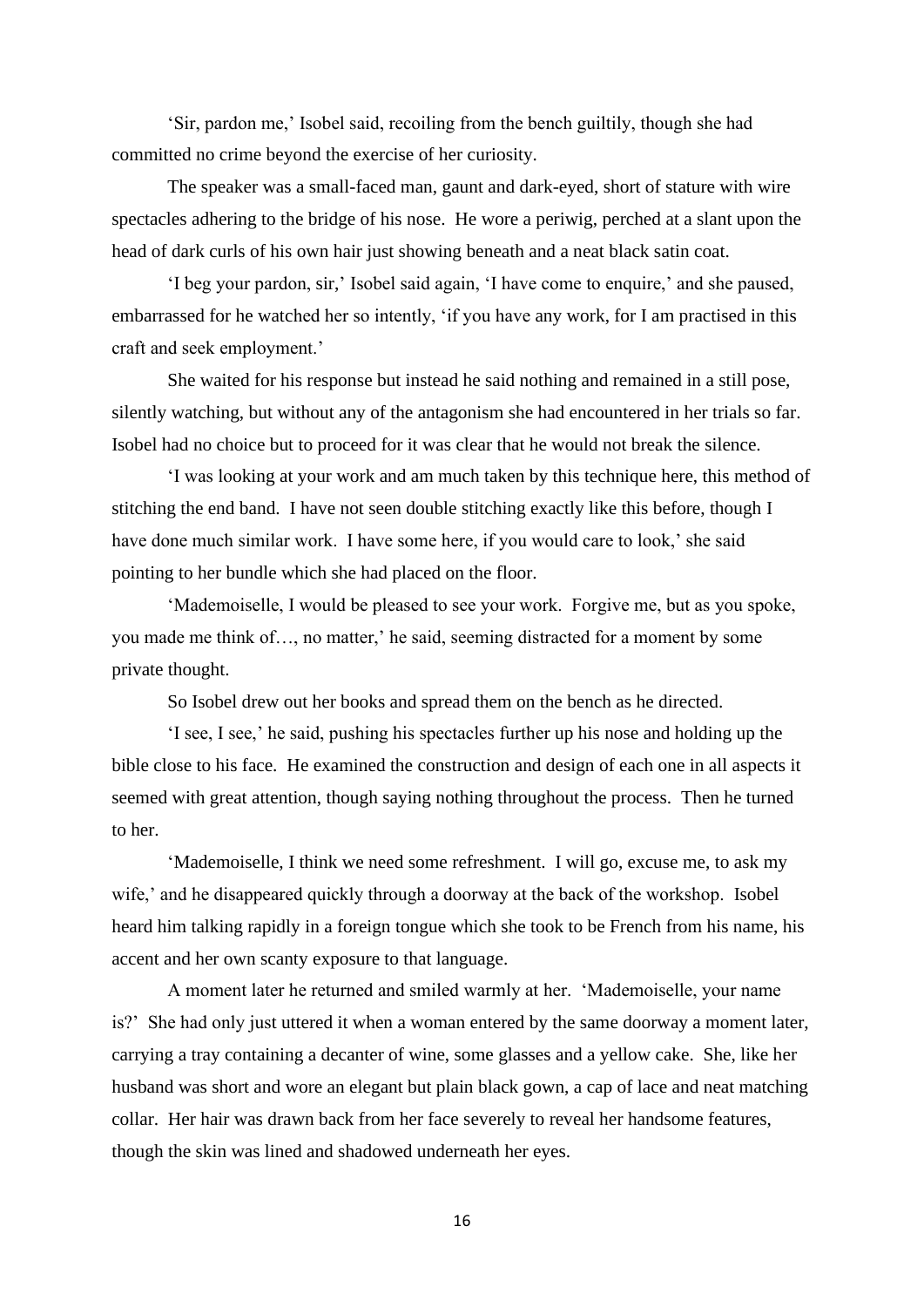'Ma chère,' said the proprietor, 'this is Mademoiselle Fletcher, a binder who is seeking a position with us. Mademoiselle, this is my wife, Madame Padeloup.'

Isobel curtseyed and bowed her head and suddenly heard the woman cry out to her husband who quickly took the tray and set it down.

'C'est vrai, c'est vrai, elle ressemble tout à fait notre chère Francine.'

'Forgive my wife,' said Monsieur Padeloup, 'it is that you are like someone else we used to know. It is a shock, you know. Nous nous excusons, Mademoiselle.'

He still had passed no comment upon Isobel's work nor indeed her prospects of employment with him, but he bid her sit and take a glass of wine.

'Mademoiselle Fletcher. I would be delighted to have you in my employ, but tell me a little of yourself and how you come to be here. I think you are a foreigner in London too, like us.'

Isobel told him a version of their sad tale, though omitting exact accounts of the story of Thomas and of their time in Cambridge, cloaking both in a kind of vagueness which she hoped he would not find suspicious. She told him of her father's terrible affliction and of their standing in Edinburgh before their troubles began. She made it plain that only she had the means to support her parents.

'You are a gifted craftswoman and artist, Mademoiselle Fletcher, as many of my own countrywomen are too. Please return here tomorrow and bring your parents as I would be honoured to meet them.'

Isobel thanked them with all her heart, for their promise of employment and their kind consideration and stepped out on to the street. Though the rain was quite heavy, Isobel exulted in it for what was a little dampness when she had secured a position? She pulled her plaid over her head and held her bundle of books under cover as she retraced her steps the way she had come. The walk back reminded her, for a disturbing moment or two, of the high hopes after their first encounter with Nicolas Payne in Cambridge. But there was no reason to suspect the motives or character of her new employers, for though they were foreigners, as Monsieur Padeloup had pointed out, so were she and her parents. Monsieur Padeloup and his wife were no doubt papists, as she knew was the case with most of the French. But what did this matter? This was London not Edinburgh and all sorts of foreigners seemed to go freely here with no hindrance. She was curious to know what had caused them to quit their native land. And who was the person they called Francine, the memory of whom had been sparked by her arrival?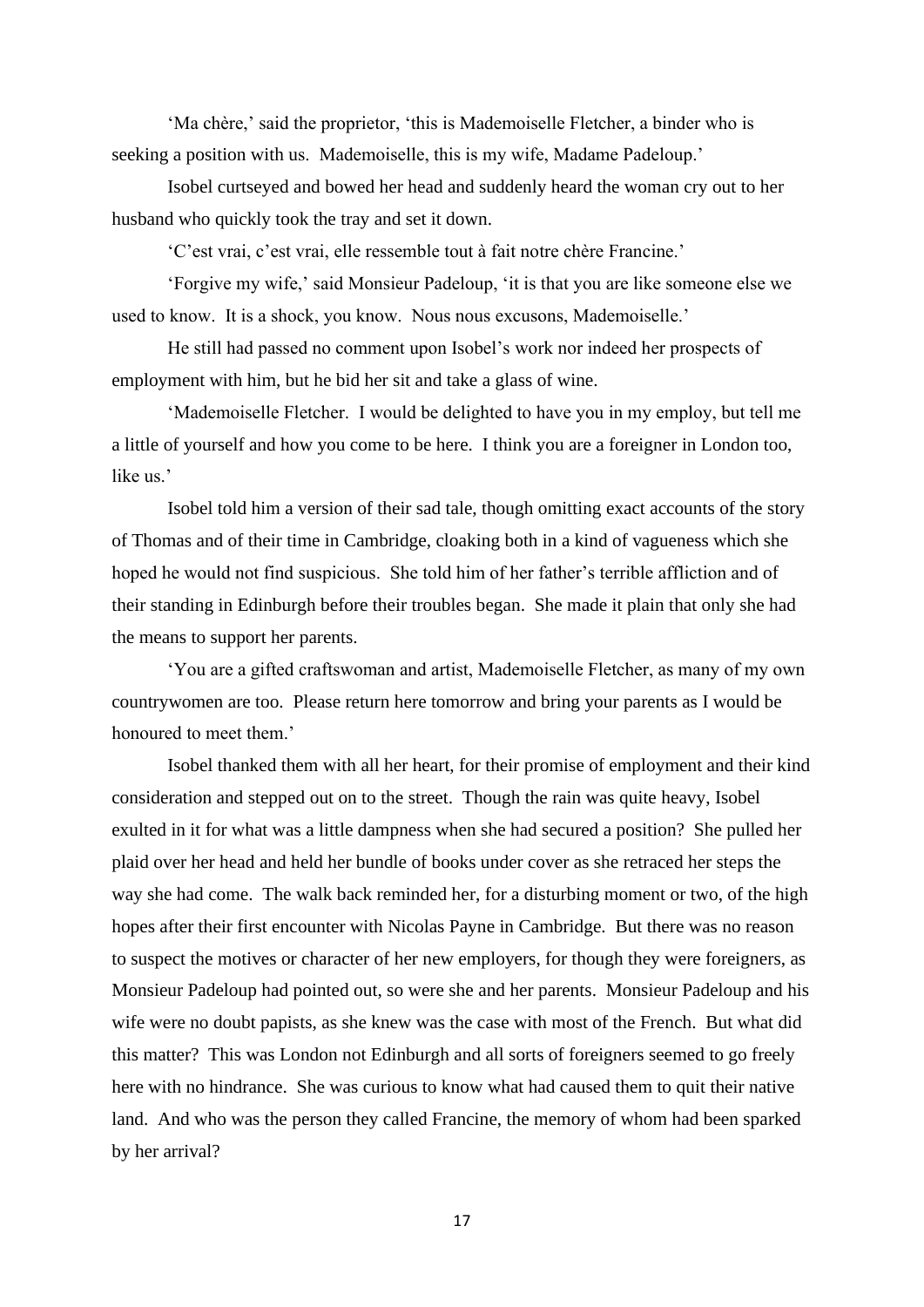'Oh my lassie, what news,' said her mother, when Isobel came back with her good tidings. 'David, are you not proud of our daughter?'

'Aye, my dear,' said her husband, clasping Isobel to his chest.

'That's one in the eye for Master Nicolas Payne, don't you think?' said Isobel smiling up at him. Monsieur Padeloup says that there are many Frenchwomen of our craft. Isn't that fine?'

'Aye and the French work is among the best that I've seen,' said David Fletcher with energy.

Her father's anticipation of his meeting with Monsieur Padeloup revived his spirits, so their evening was spent with some welcome peace and repose of mind. The next day they all repaired to Ivy Lane and were entertained most courteously by Monsieur and Madame Padeloup. Isobel could not remember when last she had enjoyed being in company and she found her new employers' civility and offers of friendship so comforting that she began to doubt the reality of her experience. They did not, however, reveal much about their past lives, beyond an indication that Monsieur Padeloup had left Paris, where he and his brother had a prosperous bookbinding business, for family reasons. They had only been a year in London but had found already an interest in the French styles and techniques. So it seemed that the couple, like the Fletchers, had confidences about their past they were not so ready to share.

Isobel could not have wished for a kinder or better employer and, short of working again alongside her father in their little Edinburgh workshop, there was nowhere else she would rather have been. She learned quickly some new decorative effects, popular in France, and Monsieur Padeloup allowed her also to explore her own designs and embellish his as she saw fit. He made her leave her bench at seven o'clock every evening, although she would gladly have worked on to please him and to indulge her love of the craft. He let her deal with customers too, allowing her the freedom to advise them, just as she had done when she had been her own mistress. The business was small but steady with customers, many of them of foreign origin.

Each evening on her return, she would tell her father of her work and he, fascinated by her descriptions of each book she completed, seemed to derive pleasure from her talk. Her worry, that it might be bitter for him to hear of it, to be reminded of what he had lost, was unfounded.

'And are you content, lassie?' said her mother.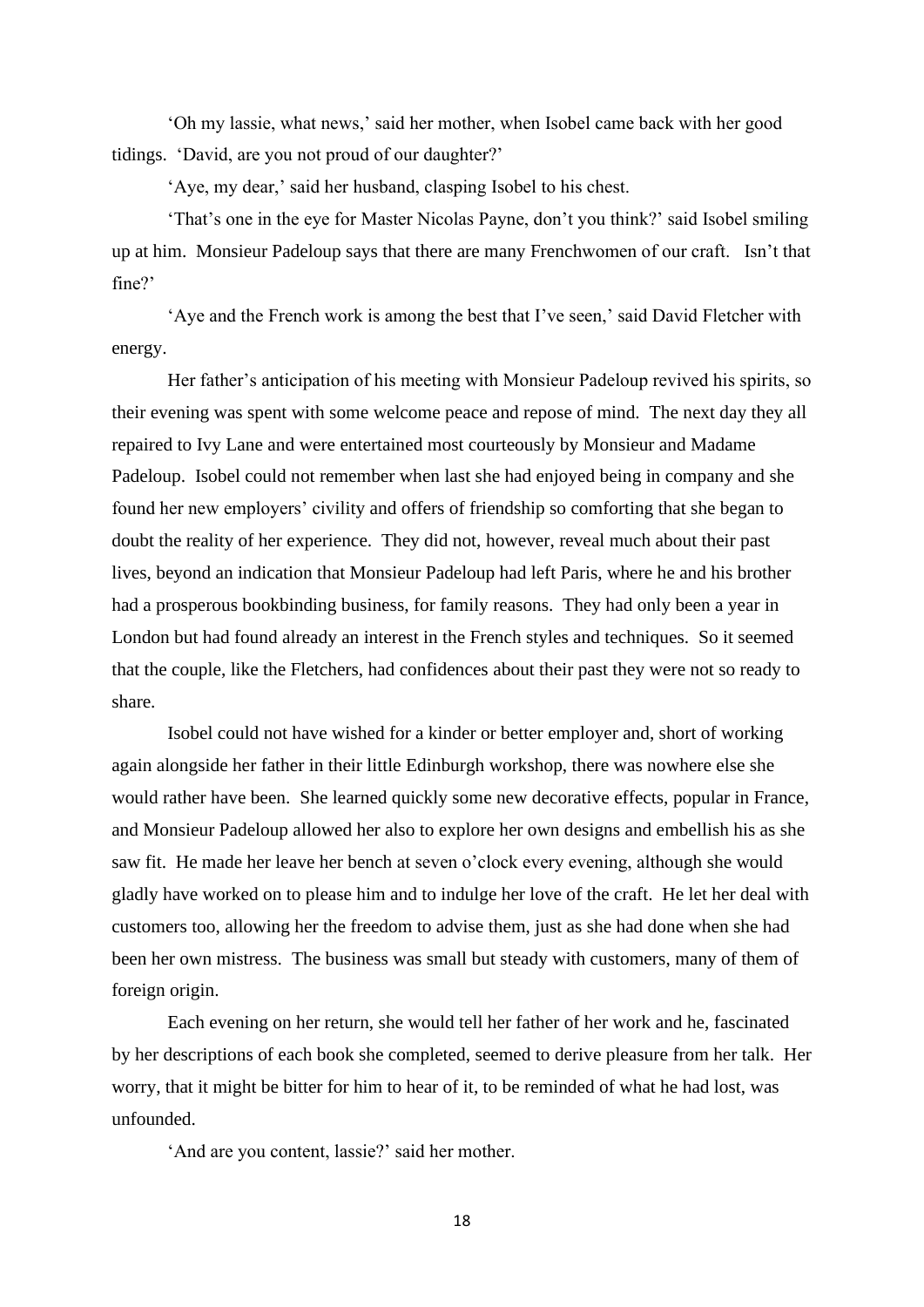'Aye, mother, I am,' she replied, 'so long as the proud master bookbinder of Cambridge does not come after me, then I'll be happy.'

'It's most like he's found another object of his desire,' said her father, 'and he may well think we've returned to our homeland.'

There was some comfort in her father's words. It was foolish to think that Nicolas Payne's controlling nature would send him after them to London. The niggling anxiety that he might seek revenge or recompense for the hurt he had suffered stayed with her. But their immediate dangers and worries were gone.

Isobel should have been completely content. She knew it. She knew too the reason for the gulf, the absence within her, the loss and the longing. These feelings had only been deflected in the face of their day to day trials, but now they returned, stronger and deeper than ever. She had vowed not to think of John, not to torment herself. She tried to dismiss the memories of him when they invaded her mind, as they too often did. Even when locked into her promise with Nicolas Payne, she had been unable to suppress her lasting desire for John. Now, in the luxury of her reclaimed freedom, she found herself tossed between extremes of feeling: delight at her escape and tantalising indecision about whether to try and renew contact with him again, to discover if there could ever be any hope of retrieving his love.

She thought of the many letters she had started since their arrival in London. She had torn them up and tossed them away as useless, pointless things. Why did she try to breathe life into a dead hope? Why could she not close forever that chapter of her life? John might have quit Edinburgh, or if not would have no expectation of receiving any word from her at all. There had been no reply to her final painful message of farewell and she had expected none.

If she were to write, she risked disappointment and the ravages of regret. Firstly the letter might never reach him or if he did receive it, hurt and insulted at her inconstancy, he might spurn her offer of a chance to revive their affections. He might have forgotten her utterly and completely, though she could not believe this. He could be wed to someone else, a more worthy woman than she had proved herself to be. These thoughts and the sight of John's portrait which she would take from her box, often brought her close to tears. Rereading his letters and his poem summoned an agonising mix of pain and joy.

One day, having gazed at his likeness again, she rebuked herself for such weakness and indecision. She picked up quill and ink and started a letter in earnest. She had languished long enough. It was time to act. She must have some certainty. It was better,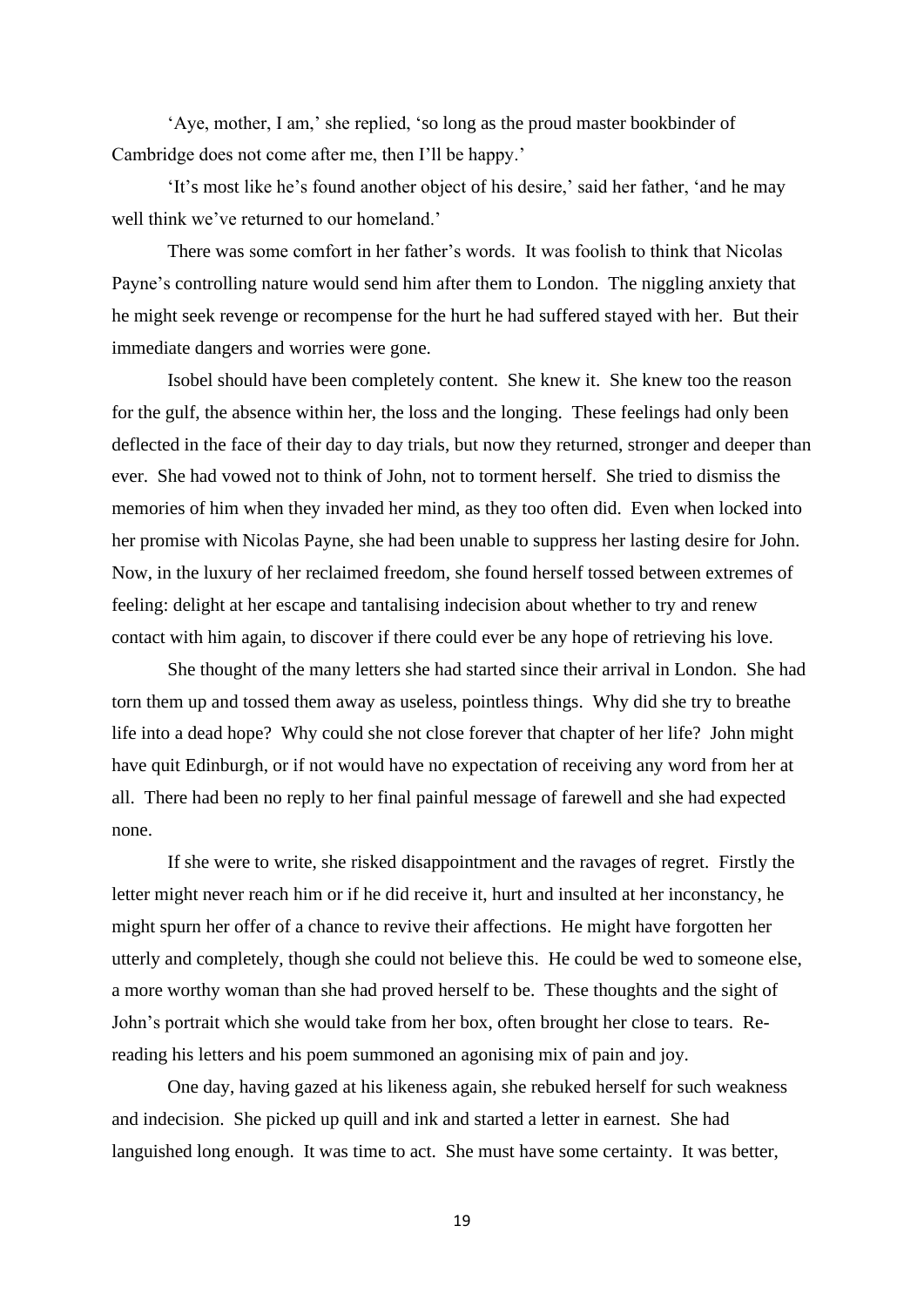surely, to know that all hope was lost, than to spend the rest of her life in bitter ignorance and regret.

> *Clement Lane*, *London November 1697*

# *Dear John,*

*I hope and pray that if ever you read this, it finds you in a state of health and happiness. If you are blessed with these and with the grace of God, it is no more than you deserve. I add also my own blessings and kind wishes.*

*John, can you find it in your heart to forgive me, I who have spurned you twice, once in anguished foolishness and despair, the second time from terrible necessity? Now, in spite of all my fears and even after my promise to marry a man for whom I had no feelings, I find myself miraculously free. Shameful though you will think me, a woman who flees from an honourable contract, a bargain approved of and consented to by all, I wonder if you can suspend your judgement of me until you hear a little of the story.*

*The discovery of my master's true character and that of his son, before our marriage could take place, threw me into a state of desperation from which my loving and brave parents persuaded me to escape. We fled like thieves one night and travelled to London where we hoped for the sanctuary that a teeming city affords. I cannot state more of this painful matter, but hope that you will not judge me as one who bestows my word lightly and with no depth of feeling.*

*Now I am happy to find myself in secure employment with a respectable bookbinder of repute, so we no longer fear destitution. I thank God each day for our good fortune and beg his forgiveness for my weakness.* 

*John, if your heart is now bound to another, allow me to wish you joy and love throughout your lives. To know this would make the final severance of my bond to you less painful. But if you are free, (this I can hardly write and dare not hope), if you are willing to accept this renewed pledge of my love for you, which never died, never diminished through all my trials, I could know of no more blissful state upon this earth than to hear that you return my affection.*

*No day dawns for me without thoughts of you. I pray that you may soon read this confession from your loving*

*Isobel*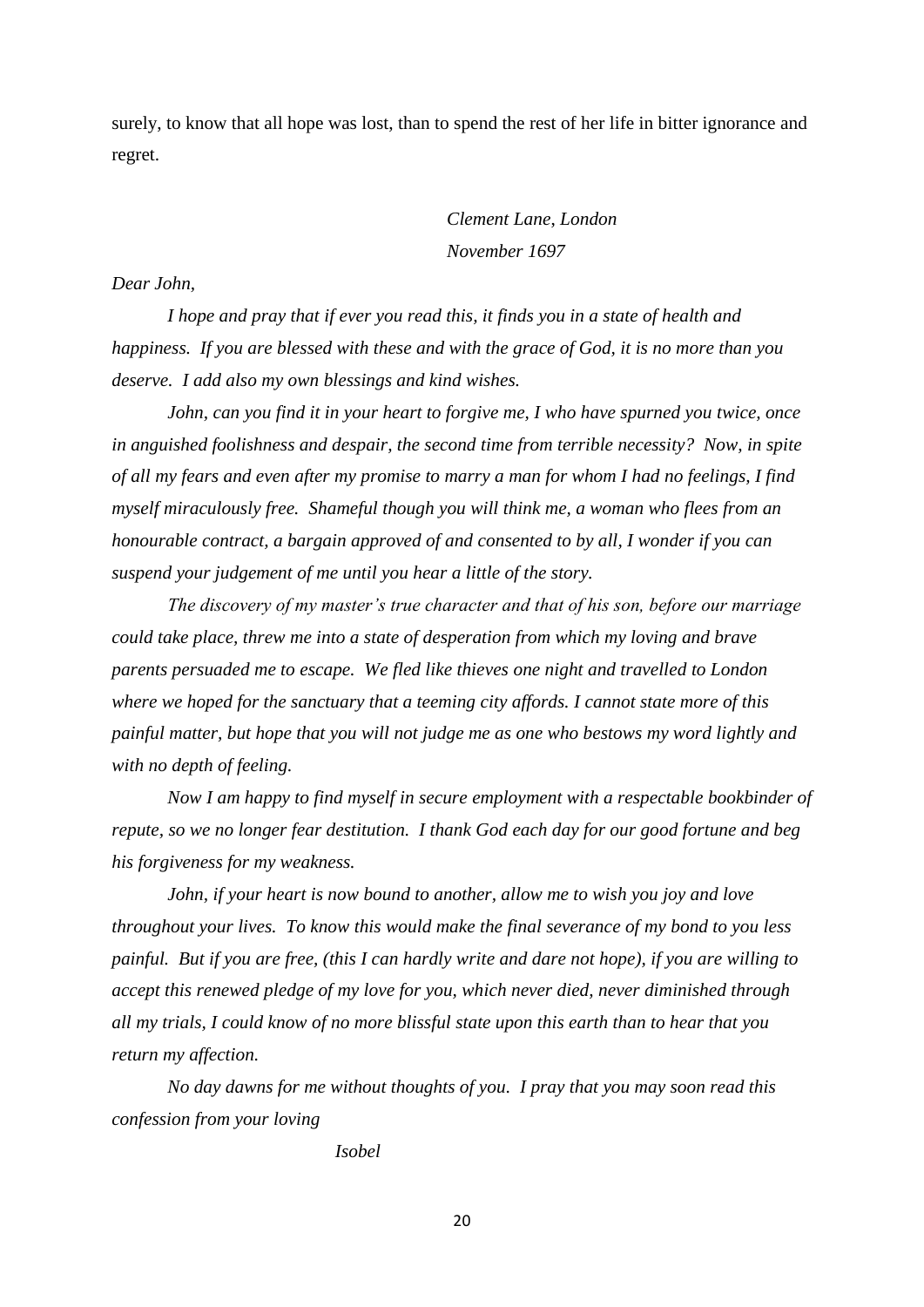A hard, cold winter came and went and it was not until a chilly March that the city showed signs of life again, with small buds peppering the branches and early weeds pushing through the dirt of paths and at the sides of tracks. For a month, Isobel had tried to stem the surge of anticipation at the thought of a reply from John, though this vain thwarted hope led to a sinking of her spirits, like entering a dark pit. How could he not reply to her? Had he no shred of courtesy to send a brief note? Even as he bedded a wife who would enjoy him as she never would, did he never think of her? She had changed his life, so he had professed in his poem. She read it again, crumpled it viciously in her hand. These were merely words on paper, written a year ago, meaningless now to him. She went to toss it into the fire, but held back, instead easing out the damaged paper carefully, flattening it again and placing it between the leaves of her prayer book.

Then she wrote and sent another letter, convinced that the first had gone astray, then another one month later. Now that the Spring was arriving, she resolved to try only once more and if this proved fruitless, she would stifle all hope and all fantasy forever. But writing to John always cheered her, tricking her near-dead dreams to revive. So on a cold bright March day, she found herself stepping lightly along the roadway on her return to the workshop, after depositing her letter at the posting inn, buoyed by the optimism which came with a renewed endeavour. There was hope, she thought, however slight and she saw in her mind John opening her letter and imagined the overwhelming delight of receiving one from him.

Smiling with the warmth of this secret thought, she turned into Beaulieu Gardens, a fashionable street of newly built tall houses. On the bottom step of the stairs to one of the houses, a small maidservant was bent over scrubbing. Two other maids in their straw hats and shawls appeared from an alley at the back of the houses, chattering with their baskets over their arms on their way to market. At the far end of the street, Isobel saw a group of young men, proceeding slowly and untidily up in her direction. She could see, even from this distance of fifty paces, their dishevelled evening wear, and the unsteady gait of those whose nightlong entertainment had left its effect.

Isobel crossed to the other side of the street, preferring to avoid an encounter. She heard them shout at the maids who trotted past them, giggling. A gig flew into the street and one of the band lurched dangerously into its path, being pulled to safety by another of his companions. Loud curses followed and one chased for a few steps after the driver with raised fist. As Isobel drew nearer, she saw the brocade and silk of their garments, their curled wigs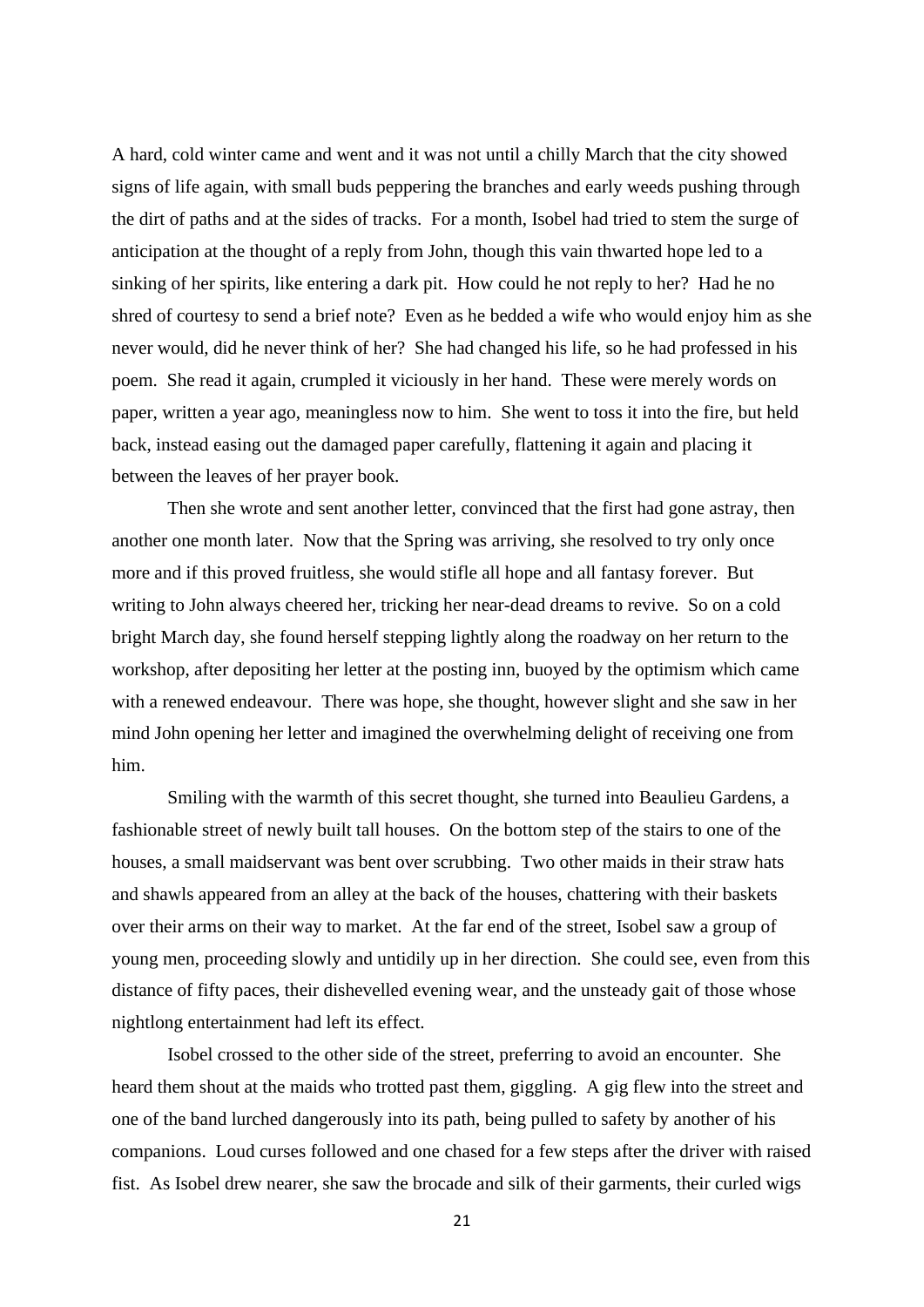and noticed that they were all young gentlemen. She heard their tired quarrelsome talk and then one let out a yell in her direction.

'I say you, wench! Stay a moment!'

One swift glance was enough to strike Isobel like a sudden blow to the head, as the speaker, recognisable in that instant was the silk-clad, plump-faced Francis Payne, son of Nicolas.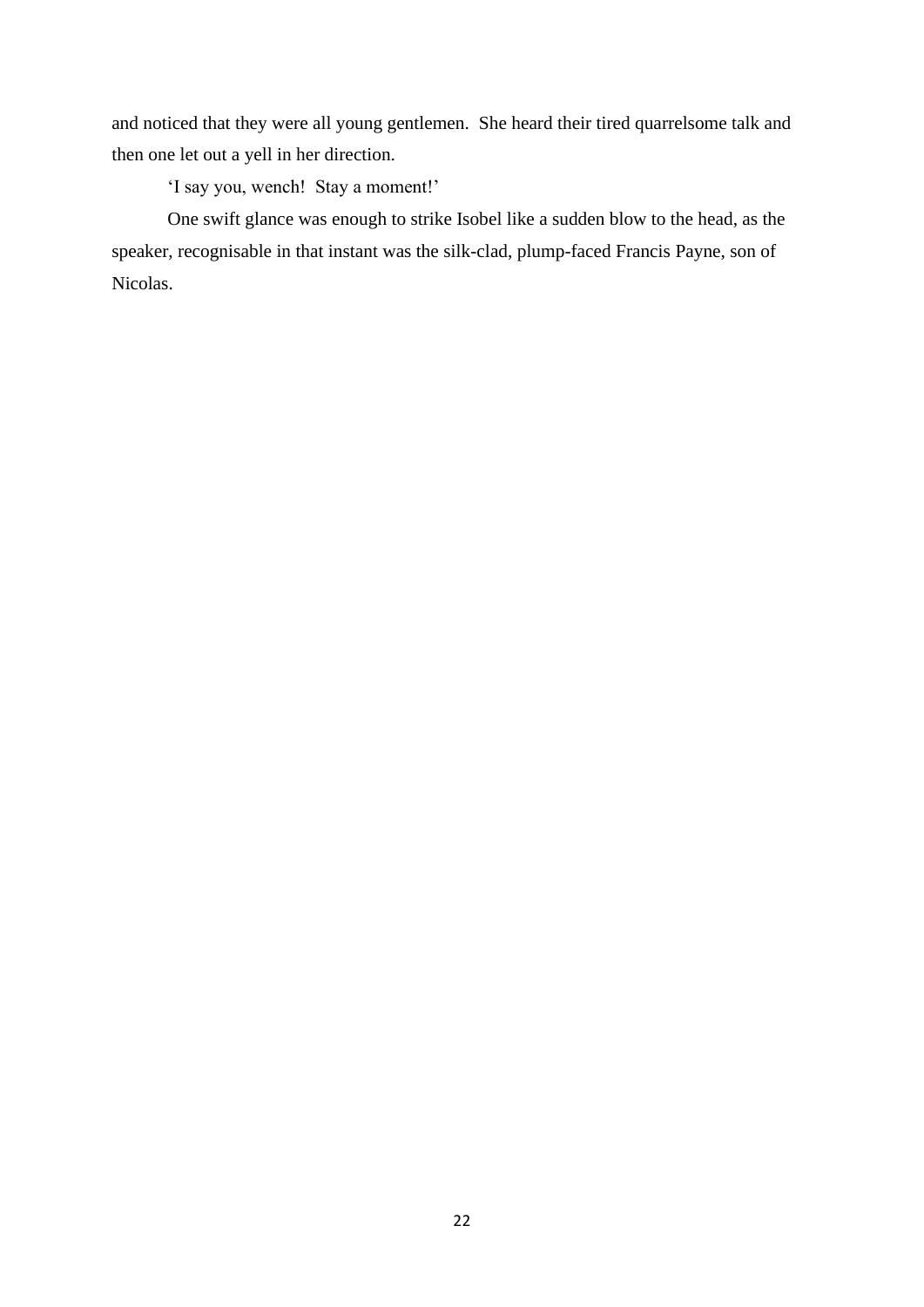### Chapter 27

# December 1697 Darien

It was a solemn occasion. All had been summoned. Even those who were lodged on the ships and who never set foot on the land came ashore. The commander, Admiral Pennicuik, the councillors and two ladies, all bewigged and bedecked in their best clothes in spite of the steaming dampness of the day, stood upon a mound near the huts, under a rough canopy of canvas and leaves, facing the crowd of settlers. Around them, the soldiers stood to attention in stained scarlet uniforms. The torrential rain had slackened to a steady downpour.

Susan lurked behind John, Calum, Davie McBride and the other diggers and planters, for her gown was in a sorry state, though she had stitched up the tears as best she could. Her apron of sacking was hardly a thing for a grand ceremony and her veil was long gone, being now a bloodied bandage round a poor man's cut arm. Standing behind, she also could hide her face from the eyes of the fine folks and the sailors from the other ships, but those that worked on the land were well used to her now. She peeped at the backs of her fellow landsmen, all looking like beggars now, their life being so hard and with nothing left they could call Sunday best.

On the mound, along with the other important folk but a little apart, Master Paterson stood with a stoop, his mouth dragged down with disappointment. He complained every day that by now the fort should be finished and armed, not merely a half-built stockade. Trade should be flourishing too, with other towns and settlements along the coast, but no one wanted their wares, ill-chosen and useless in these parts. Master Paterson for all his moaning and blustering was the only one of these gentlefolks who lived ashore with the diggers and planters, in a wooden cabin close to the fort. The councillors and the better sort of folk from the ships looked sounder in health because, so Susan had heard, their food was more plentiful and richer than the mean stuff that the landsmen had to stomach ashore. Captain Drummond stood with the other officers at the foot of the mound, his face a hard mask so none could read his thoughts.

Then, further away in another group of landsmen, were the Colinton men, Alexander Jamieson and three of his neighbours, cottars whose children had been at the school. She was glad of their familiar presence here in the settlement, though they suffered badly from the ills of the place. Alexander Jamieson was the fittest amongst them all, but he had been struck down with fever several times and this day looked sick and unsteady on his feet. Susan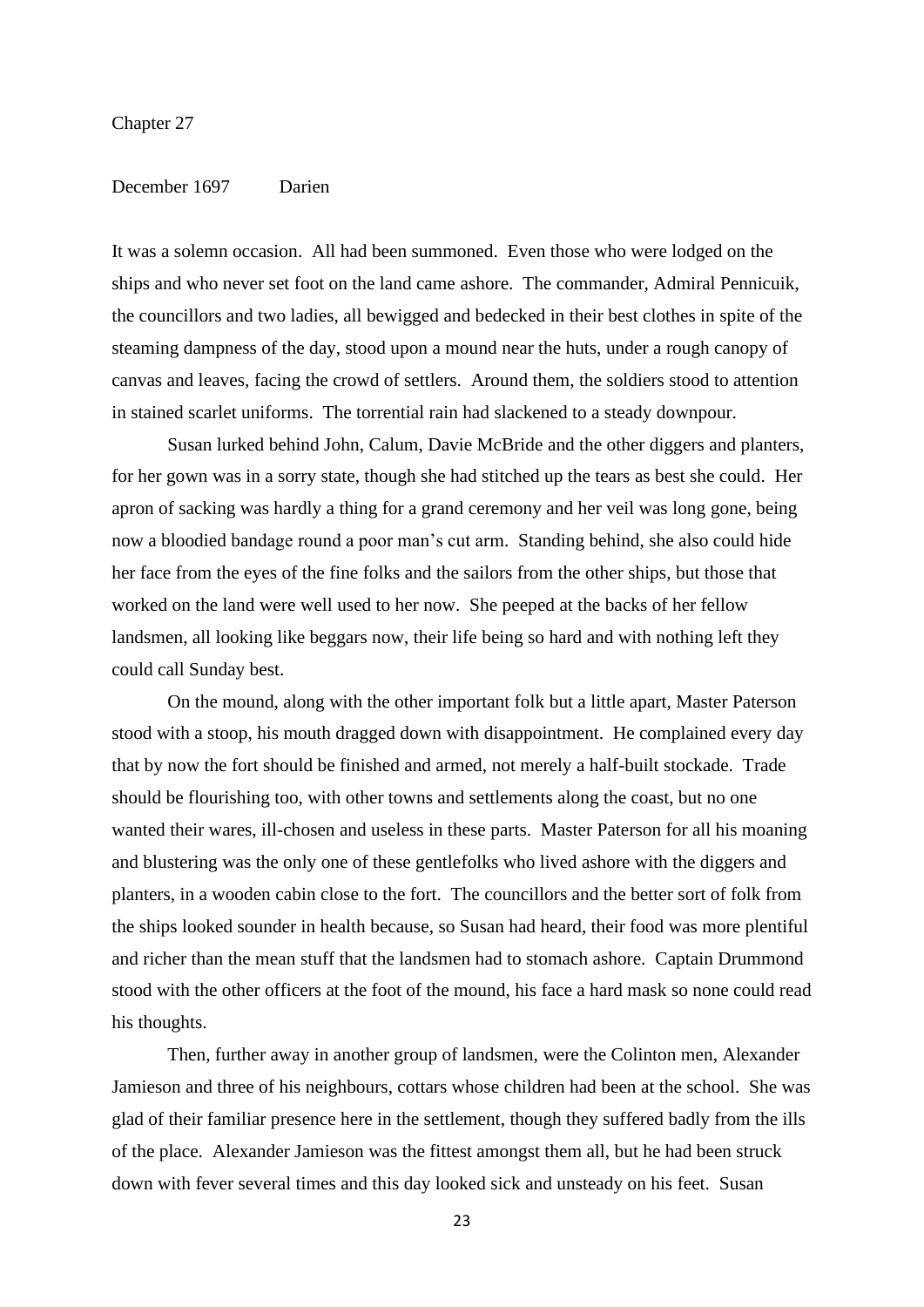thought of the Jamieson family back home in their poor cottage, with all their hopes pinned on this one man who toiled for them on the other side of the world.

The rain still fell without cease. Susan, feeling the weight of her sodden gown on her body and seeing the dark, plastered-down hair of John and his comrades, heartily wished the ceremony over so that they could all make off and take shelter, especially the poor sick folk. But then the gentleman in the biggest wig, a councillor, stepped forward to address the assembly. A servant shielded him from the rain with a rough umbrella, fashioned of the flat, shiny leaves which were plentiful in the forest. The councillor waved a paper proudly at them from which he read, in a voice heavy with importance, all about the colony and the Company of Scotland. Susan listened hard to catch his message, something about the constitution which she did not grasp in its fullness.

She heard Calum Colquhoun snort in front of her. 'All fu' of blether as usual,' he muttered under his breath. 'I'd sooner listen tae a pig farting.'

Then the councillor's voice rose proudly. 'All men of the colony are free with equal privileges and rights.'

Calum let out a splutter. 'Oh aye? Whit's that he's saying? Does he mean we can have equal rights tae the vittels served to the gentry on the ships?'

'Aye, and can we tak our ease on board, while the fine folks shovel mud all o' the day in the rain?' laughed Davie McBride.

There were a few sniggers all around and Susan feared it might draw the attention of Captain Drummond. The speaker paused, aware of the noise of mischief makers, but he puckered his mouth, shook his paper and went on. 'There will be a full and free liberty of conscience in matter of religion.'

At this Calum Colquhoun's body shook and he let out a chuckle again, 'Oh ho, I like the sound o' this fine. A land wi' no Kirk.' Susan saw John reach for his arm and heard him whisper. 'Calum, best guard your tongue. This is no place for debate.'

'Haud yer wheesht, Colquhoun, for you'll have us all whipped for your talk,' said another of the landsmen.

'Whit, Meenister, is he no telling us we're tae tolerate papists?' said Calum, lowering his voice. 'Is this no good news tae a liberal thinking man such as yersel'?' Susan could not hear John's quiet reply.

The councillor's voice swooped again. 'Here we are in one of the most healthful, rich and fruitful countries upon earth −' At these words he was silenced by the gushing of water through a hole in his makeshift umbrella. Susan thought she would burst trying to stop her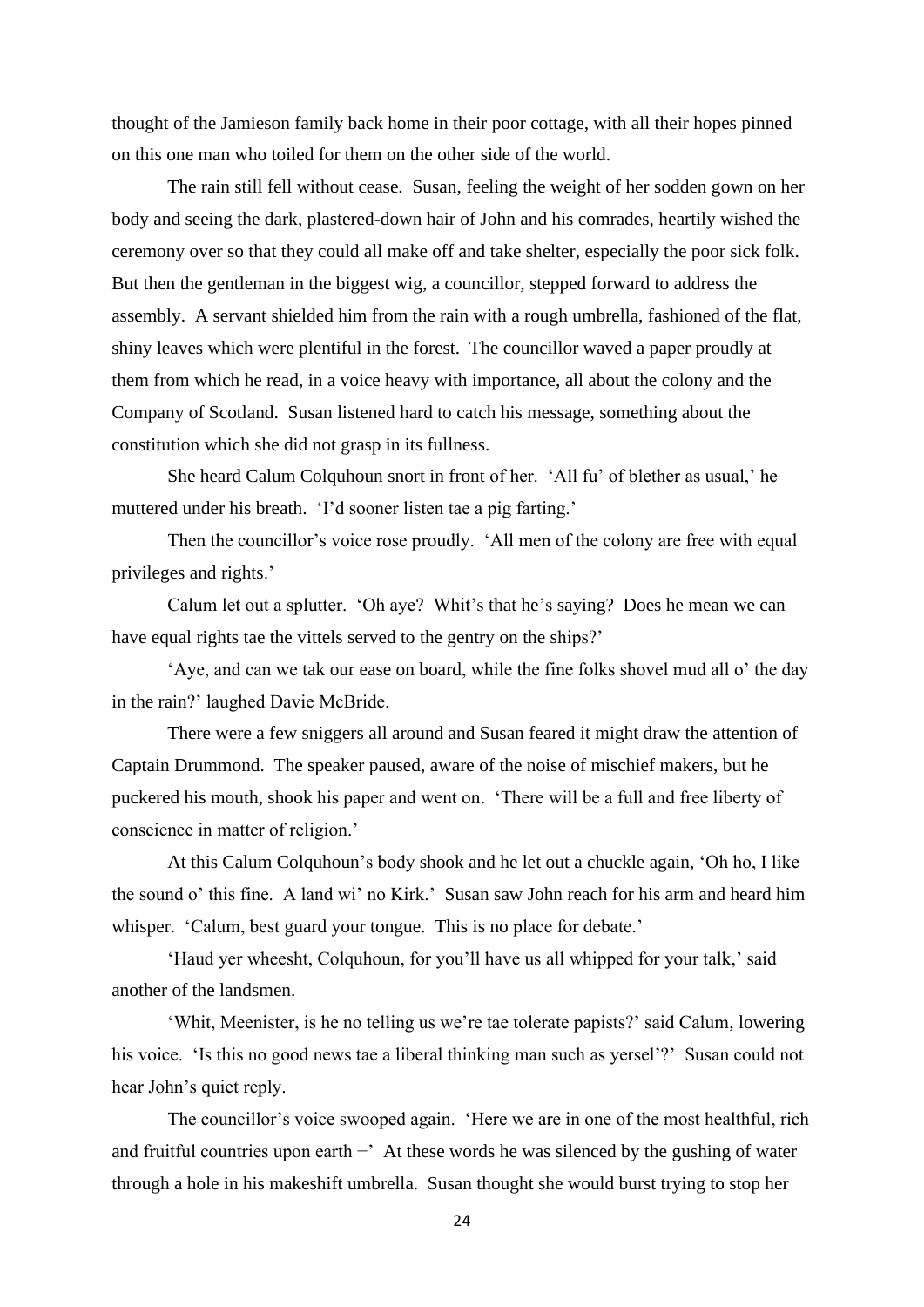urge to giggle until she heard Calum chuckling loudly and all around her the sound of laughter. John was smothering his mouth in his sleeve. At least the councillor's wig had soaked up most of the stream as he danced about in his useless attempts to avoid what had already landed upon him. They were not quieted until Captain Drummond stepped forward, his hand on the hilt of his sword and casting a dangerous stare at them all. This quelled the last rumble of laughter so that the councillor could finish.

'Here we are in one of the most healthful, rich and fruitful countries upon earth,' he recapped, while the water dripped from his wig, 'and from your labour will come the blessing of prosperity.'

'Healthful indeed,' muttered Davie McBride, his eyes still leaking with tears of mirth, 'creeping beasties crawling all on yer skin and sucking yer blood.' Susan wondered how this gentleman before them could be ignorant of all those who had died in agonies of fever or flux since the landing, nor of the misery of the half-starved men with their grog-fuelled curses in their shelters at night. All had laboured and none had tasted prosperity.

'And now, by virtue of the before-mentioned powers to us given, we do here settle and in the name of God establish ourselves; and in honour and for the memory of that most ancient and renowned name of our Mother Country, we do, and will from henceforward call this country by the name of Caledonia: and ourselves, successors, and associates, by the name of Caledonians.'

'Aye weel, at least we'll know the name o' the place where we breathed our last,' said Calum Colquhoun.

There was a pitiable thin halloo from a few of the gathering, while some others bowed their heads and prayed. There was no rest after this, for Captain Drummond ordered the landsmen all back to work, as the rain had slackened a little. More trees had to be felled, for all their labour of the last weeks had been washed away. Susan did not join the men this time, though she had hauled many logs and branches to make shelters at the beginning. Her task today was to find food.

Provisions had arrived from the ships but they were too scanty by half for the hunger of the men or so full of maggots as to turn the strongest stomach. Some poor souls could hardly lift an axe or a spade, they were so weak for want of nourishment or sick with the fevers that attacked them all. The air was so heavy, sometimes, that Susan's body felt weighted with stone, each movement a trial of her will. She was better than many, though her arms had lost some of their flesh and she discovered bones in her chest and hips she had not known before. Along with hunger and sickness, there were other enemies: the plagues of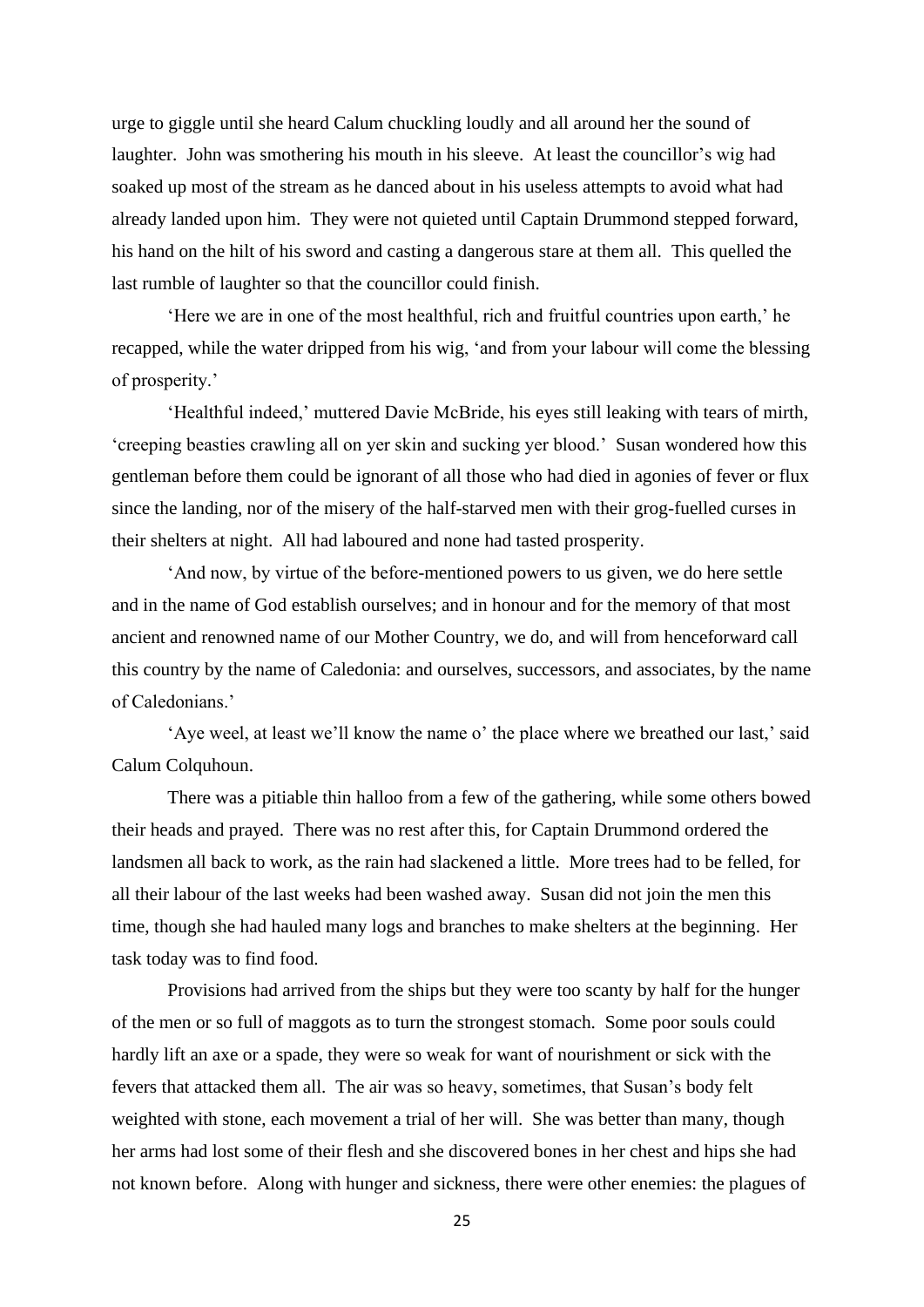crawling and flying insects which bit and stung day and night, and snakes. The itching drove some to tear at their skin to ease it or plunge into the sea which gave at least a moment of relief. Two men had died from the venom of snakebites and Susan had discovered a great greenish coil in her shelter one day, but had battered its brains with a mattock.

But for all the pain of it, Susan had wanted this, to be here and nowhere else. She'd done as she'd vowed to Captain Drummond, the day she had begged him to let her stay ashore with the landsmen and not return to stay aboard ship. Driven by a more powerful force than fear, she had gone to him after they had buried the Missus that first day on land.

'What, woman? Work on the land? Are you mad?' he had said, his lip curling as he looked at her. 'It is no fit place for a woman, here among men doing rough labour, even for a servant. You must return to the *Unicorn* immediately.'

'But sir, if you please. I ain't never been poorly. I can cook for the men and tend them when they gets sick and I works like a ox. Master Paterson himself will tell yer. I been a 'ard labourer all me life, sir. I don't need no comforts, nor nothin'.'

His eyes narrowed. 'Aye, if you've a will to labour, God knows we have need of all strong hands,' he grunted, adding with sour smile, 'And your face will protect you no doubt from the men.'

On that first day, Susan joined a team of men felling trees.

'Whit's this, a lassie?' said one of them.

'Dinnae ken,' grinned his companion.

Susan knew that she must bear their comments and looks for a while, but this troubled her little enough, as her mind was elsewhere. She looked for John, but there was no sign of him or his working companions. She saw other landsmen, including the Colinton men, along near the shore, making shelters of logs and canvas roofs, thickened with branches.

Susan and three of her fellow workers were set to dragging the great felled logs to the foot of the hill where the stockade was to be built. Sweat fell from her as she lifted and hauled the weight. A small man behind her lost his footing and let go of his side of the log. Susan strained to keep it aloft, bearing most of the burden until they eventually reached the place. John, Calum and some others were there only a short distance away, tying ropes to the logs to haul them up to the top. Her chest heaved with the effort and the gladness of seeing him. She stopped to draw breath and to wipe her face on her apron. The breeze carried snippets of the men's talk to where she was standing.

'Great God, did ye no see that woman? She's worth any two of us for the work she does,' said Calum Colquhoun.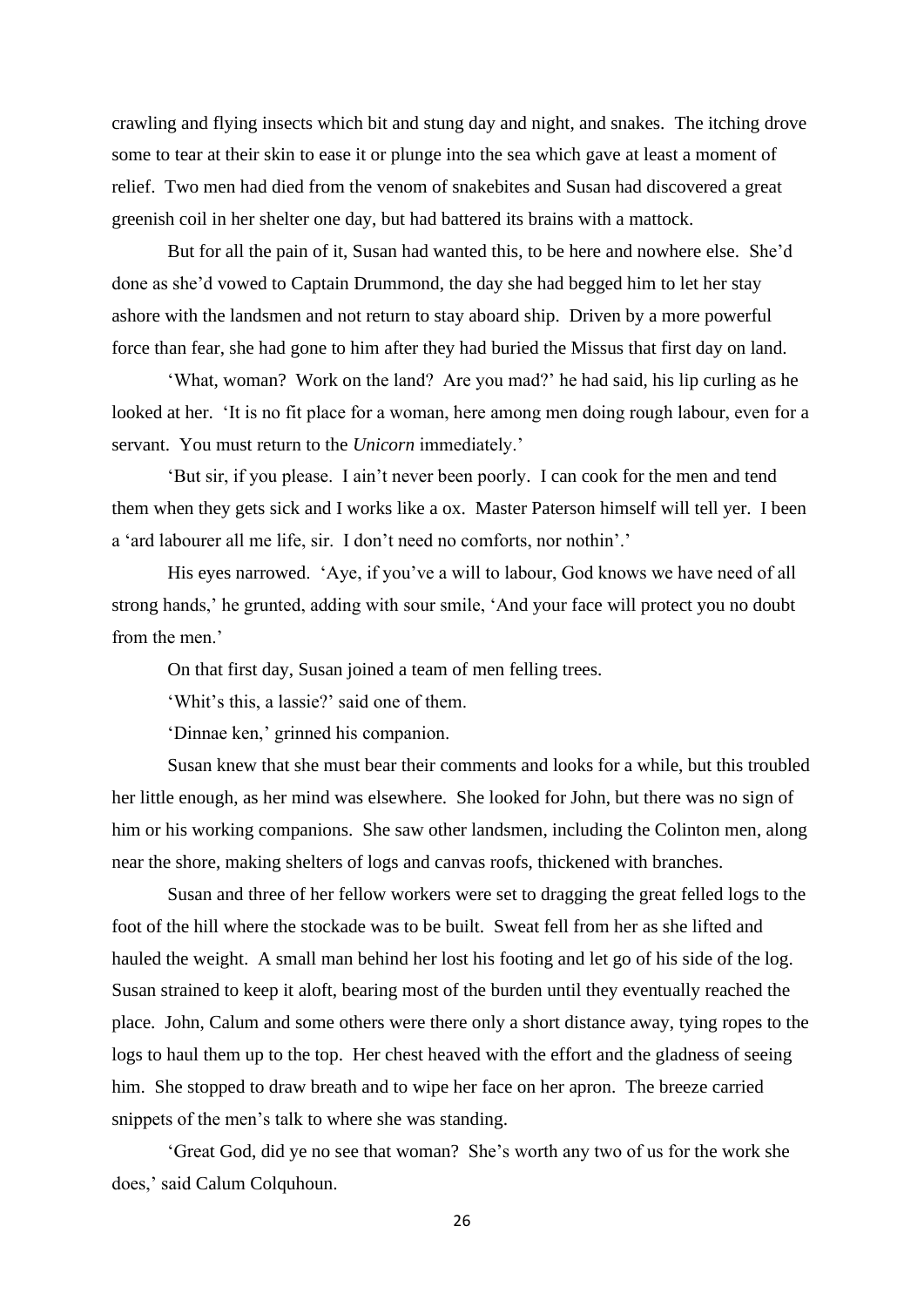'Aye,' said another, scratching his head, 'though she has on her the shape of a woman, there's more of a horse about her,' he laughed and she saw the others turn and glance at her.

'She's a goodly soul,' she heard John say. 'I'll hear no ill of her. There's none more faithful and hard-working than Susan on this earth.'

'Aye, Meenister,' said one of the men, sniggering, 'and does she serve ye well?'

She would endure their banter and their cruelty. She would submit to it, for there was only one man whose words she cared for and his were always kind. She swatted the flies from around her face and turned from them.

Great drops of rain started to fall again which soon turned to torrents, driving them to seek shelter. Susan's heart leapt when John called to her to come with him. She ran after the men to a shelter and crept inside with about ten of them where they crouched, listening as the rain hammered on the roofs, finding out holes where the water trickled in. For hours they sat, some trying to sleep propped against the timbers, others curled upon the mud of the floor. Susan watched John sitting cross-legged, reading from a small book, but soon the light was too dim and he closed it and stuffed it into a bundle of his belongings.

'How are you faring, Susan?' he said to her quietly, crawling to where she sat hunched close to the edge of the hut.

'Well enough, sir. I been more comfortable, but I ain't complainin', as we all suffers together.'

He nodded at her and smiled. 'Who would have thought that we would have come to this?' he said.

'Well sir, it ain't too bad really. Ain't no worse than many a poor beggar what sleeps all their lives under the stars.' And Susan knew that if all of a sudden she had been offered a dry bed with a feather mattress, a tasty meal of beef and gravy and the safety of a new place for the rest of her life, she would have refused it all and chosen instead to be just where she was, here, at his side.

Two months they had been in their new promised land and Susan was sometimes stabbed with guilt at her pleasure and joy. It was wrongful of her to feel happiness in the midst of all this suffering, the loss of the Missus and so many other poor souls dead, hungry, plagued by heat, flies and rain, worn with toil, marooned in a strange land. Was she a madwoman to suffer this with joy, just to be with him? To work alongside him, to share talk with him, charged her heart with such tenderness, that she could have wished for no more. Only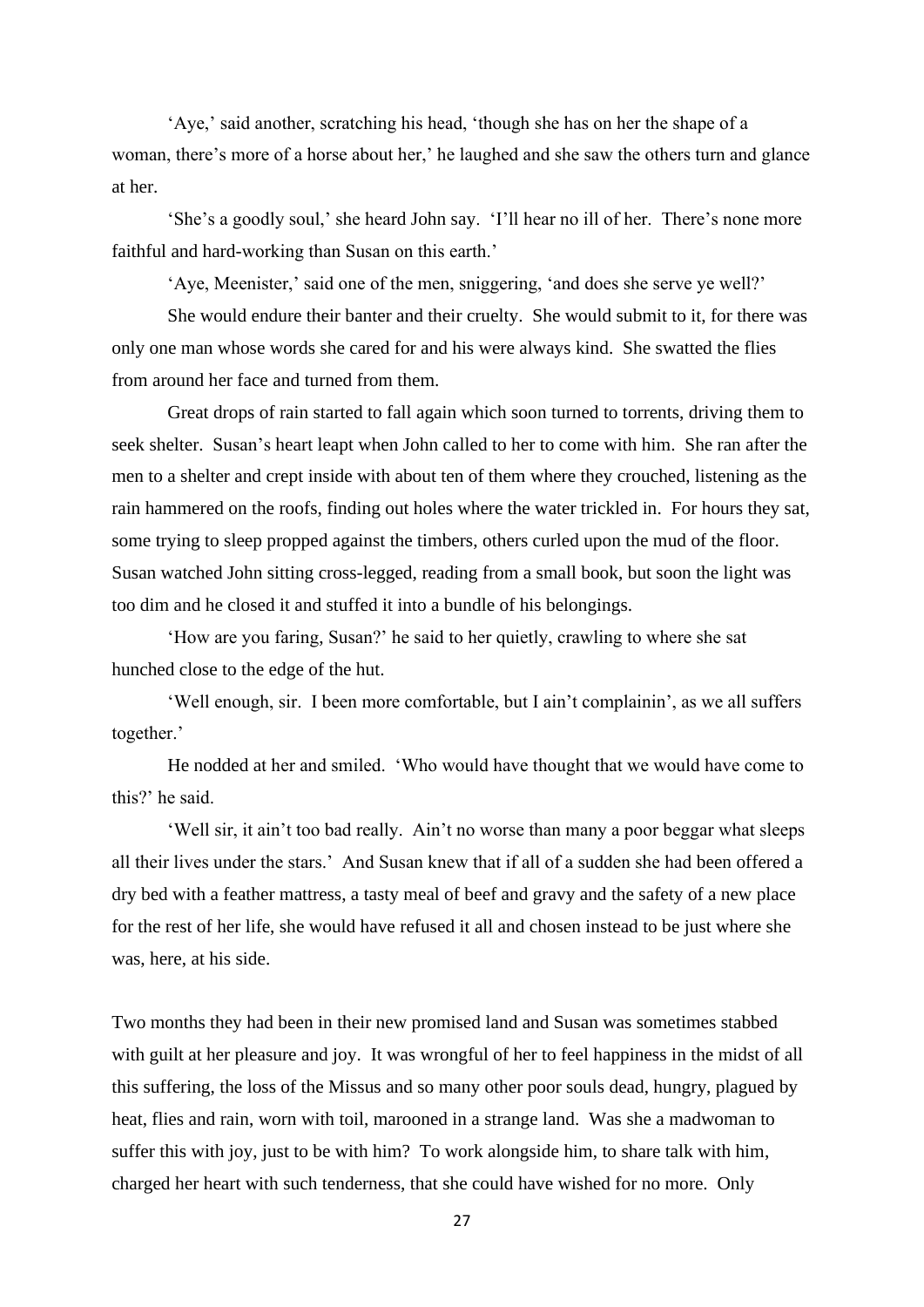sometimes, in the hot night as she lay, her skin alive with itching, did she imagine what would never come to pass, that he might lie with her, might enter her with his body as he had entered her soul, that he might give her what she craved in her sinful whorish mind.

But each day brought with it more trials and worries which she could not ignore. She knew the smell of danger. She feared the rage and despair which comes with empty bellies made raw with hard labour. They had already consumed the latest supplies from the ships at the time of the declaration ceremony, so she knew that finding more edible stuff was an urgent task for her each day. There were fish to be had from the ocean, caught with nets and lines and there were shellfish on the rocks and in the shallows. She'd sometimes spent many hours for a poor harvest and a whole day might only bring enough for a dozen mouths when there were thrice as many in need. Some men shot birds and monkeys in the forest, but Captain Drummond had ordered six men flogged who had stolen away from their work and gone hunting instead. The scrawny monkey meat and stringy flesh of a parrot was a change from hard tack and mouldy meal, but filled no bellies. Some pineapples had been found too, high on the branches of trees in the forest, but they were vinegar sharp, hard and unripe and had sent men staggering to the latrine all night long. Susan had tried a few slimy bulb-like fruits, with a smell akin to cat piss and a strange sour-sweet taste, but they had made her sick to her stomach. She preferred to spend her efforts on fishing.

One day by noon, Susan had caught a dozen good crabs and a pile of red scaled fish with curious bulbous heads and returned to the camp to stoke up a fire. The men were still toiling, under the command of Captain Drummond who was shouting orders at them as they hauled heavy guns for the fort across the sand. Master Paterson watched the proceedings for a while before withdrawing to his shelter.

Susan found enough dry wood to get a fire going and filled two iron pots with water. She threw in the gutted fish and then the crabs when the water was bubbling. As the smell drifted up and over the beach, the men raised their heads in her direction. She saw John stand for a moment and then lift his hat to her in acknowledgement of her efforts. Then her mind took to conjuring. She saw herself running to him, embracing him, confessing how she loved him with her whole heart and soul, giving her oath to toil for his good and his comfort, if he would only allow her to be at his side, always and for as long as she breathed the air. She shook her head to clear it of this foolishness and looked out into the blue of the bay. There she spied from the direction of the anchored ships, a boat dipping and rising over the waves, coming towards the shore, a boat with provisions at last, thank the Lord.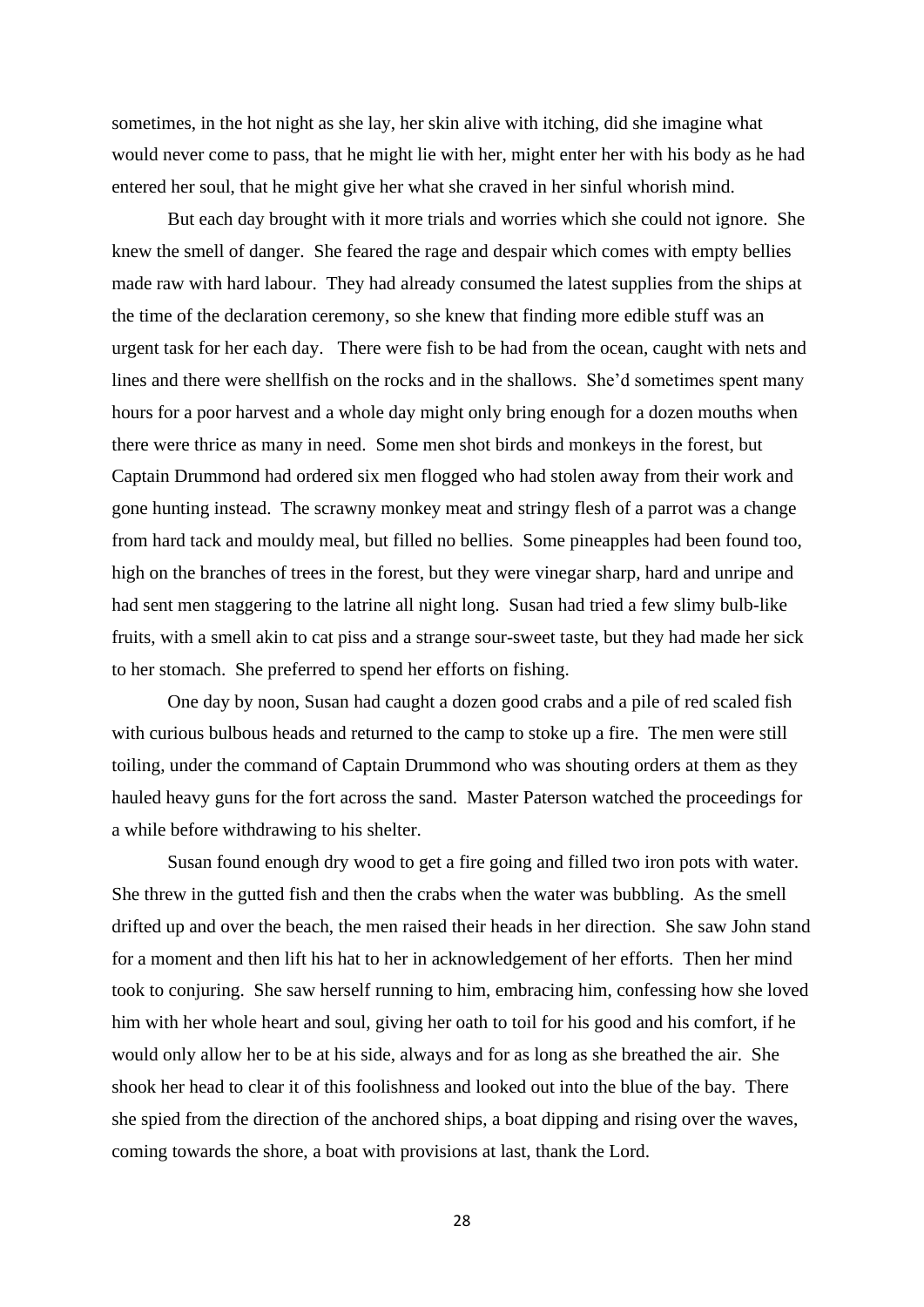A crowd of about twenty landsmen swarmed to the edge of the beach, two reckless devils plunging into the shallows to meet the boat as it drew in closer. There were yells from the oarsmen as the two landsmen clung on to the side of the craft as it rocked and bucked on the waves. Then they heaved out a sack and in their struggle to hold its weight, dropped it into the waves. There were murderous shouts and fists flying. Captain Drummond and two soldiers came running, firing their muskets into the air.

'Get back you men, or your brains'll be spilled in the ocean!' yelled Captain Drummond, ordering the soldiers to seize the thieves.

Seeing the need for a distraction, Susan clanged with all her strength on the side of pot and shouted, 'Grub's up, lads!' glad to see a trail of men coming towards her and the boat beaching safely on the shore. She doled out a ladleful to each man with a cup or vessel and to others pieces into their hands. They all fell ravenously upon the food, tearing the crabs apart with mouths and fingers, cramming the fish till the juices fell from their lips. A box of hard oaten cakes from the supply boat was opened and its contents devoured swiftly too.

'Damn them,' Susan overheard Captain Drummond mutter to an officer, Lieutenant Munro a kind, gentlemanly soldier who often spoke with John. Captain Drummond was staring towards the ships anchored in the bay. 'Keeping their bellies full at our expense. I'll have heads rolling for this.'

'Sir, has Master Paterson put our case to the councillors?' asked Lieutenant Munro.

'Aye he has, though there's few will listen to his harping. He has no friends in the Council.'

'But do they not see the state of the men? We lost four more to fever last week. Is there hope that relief can be sent from Scotland?'

'Aye, there's a sloop going to Jamaica this day that will take two of our people with messages for the Company in Edinburgh. There will likely be relief on its way to us within two months. Come, let's get them back to work.'

Captain Drummond shouted his orders and the men dragged themselves up once more to their labours.

'Thanks to Mistress Susan,' said Calum Colquhoun and some of the others joined in his praise.

'Aye,' said John. He came closer to her. 'Thanks for your pains, Susan. Perhaps in spite of everything, we may succeed in our venture. Perhaps one day where we now stand there'll be a fine town.'

'Sir, I wishes it most hearty,' said Susan.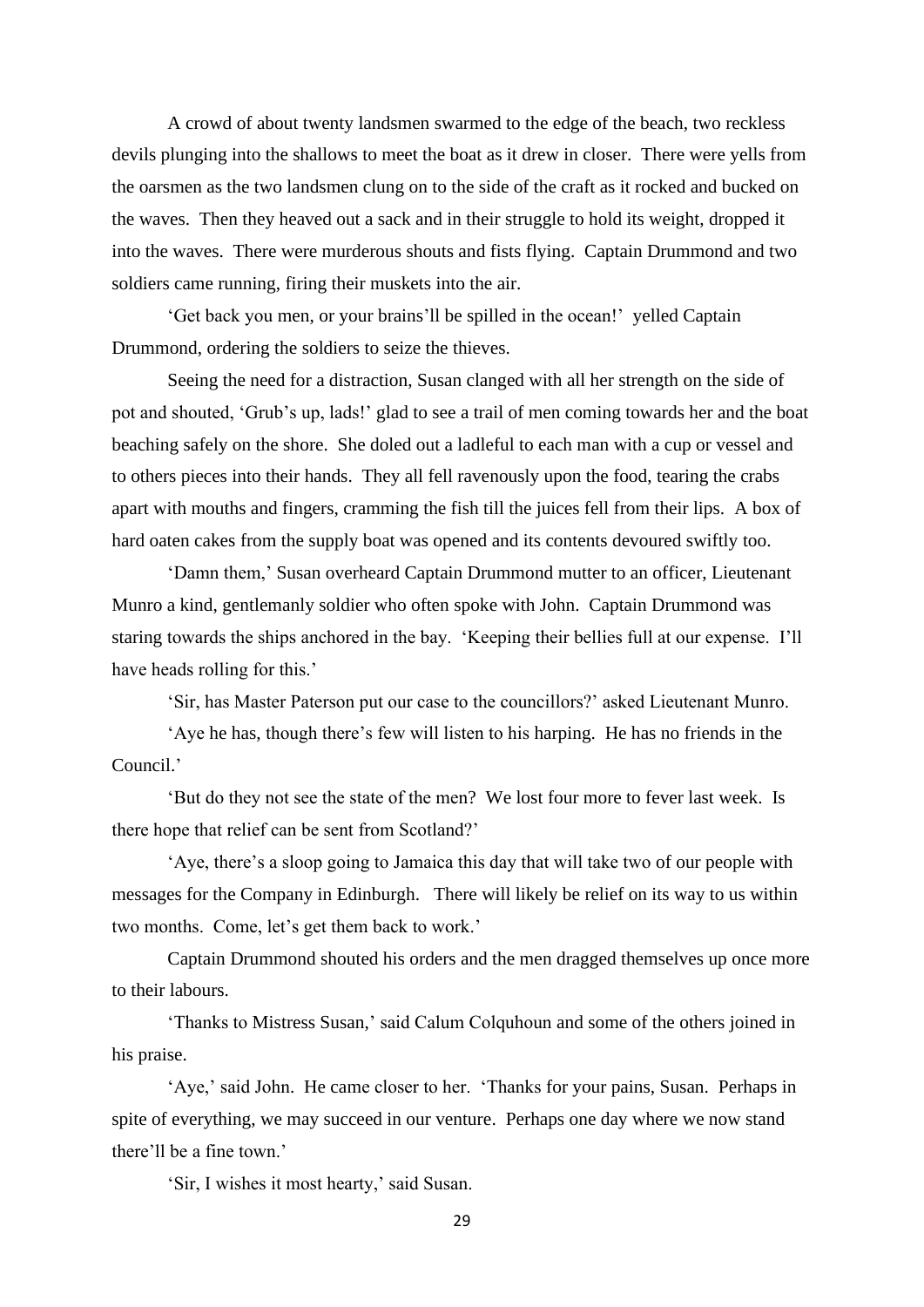The next day, with spades in hand, the landsmen looked at the sky and felt the wind rising. The great trees in the forest wailed and moaned as though they wearied of the rain as much as the folk did. The sea in the bay churned, tossing the ships at anchor. At first the rain fell as huge drops which stung the scalp, then it came in torrents. All those who laboured at digging and chopping wood ran to the nearest shelters and cowered under the flimsy branches of the roofs, praying they could bear up to another battering. For hours Susan and the men crouched there, great puddles forming in the mud at their feet, the spray of water finding holes in the shelters.

'God deliver us from this Hell,' muttered someone, as Susan scooped at the largest pool of water with a bowl, tossing it outside. It was useless she knew, but she could no more be idle than kiss Captain Drummond.

'Aye and bring us some food or we'll starve,' said another.

'Those on the ships are fine and dry while we rot here,' came another voice.

'Take 'eart, lads,' said Susan, sensing the impotent anger of the men. 'tomorrow I'll get us more fish and we'll have us a feast.'

'Amen. I'll even kiss ye, woman, if ye can do that.' There was a rough chorus of laughter.

'Say us a wee prayer, Meenister,' said someone to John, 'for we've need o' ony help we can get.'

'Prayer?' said Calum Colquhoun, 'you'd be better off praying to the chatterin' creatures in the trees, than tae fancy God would take heed o' ye.'

'Calum, you may block your ears then,' said John, though his voice was heavy, his eyes clouded.

She listened as he spoke the words of a psalm. She could hear no life in his voice, no belief and felt a sickening fear in her stomach. 'Hear my prayer, O Lord, and let my cry come unto thee. Hide not thy face from me in the day when I am in trouble: incline thine ear unto me: in the day when I call answer me speedily…..'

On the next day of rain, the new posts of the stockade were washed away. On the following day, four men fell ill with fever which turned their skin yellow and sent them wild and raving, so that they had to be carried to a shelter in the forest, away from the others, to shout and scream in their pain alone. Then came another day of unending rain, this time with a blasting gale and no boats from the ships could reach them. Captain Drummond cursed and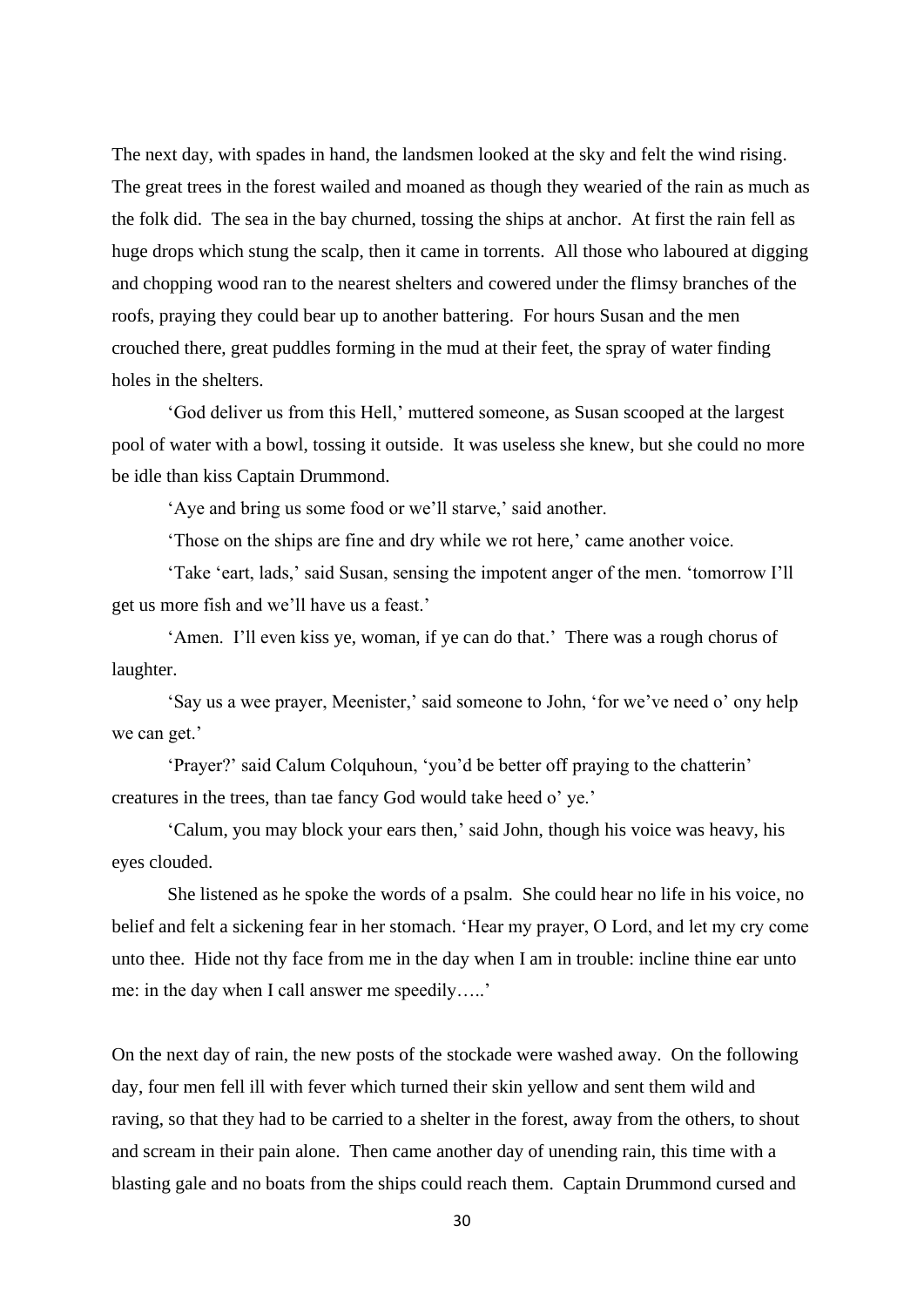swore from morning till night, driving some of the men to wade up to their knees in mud to put up the fences again. Two of the landsmen fell down with exhaustion and had to be carried back to their shelter.

In the end, Captain Drummond ordered a cask of rum to be opened, as the only relief to be had and men ran from the shelters through the rain to draw off jugs of grog. Susan sat in the shelter with John, Calum and the others of their work group as the jug was passed round, with the damp seeping through to their bones. A slug of liquor might be best for all of them, even John, she thought desperately. For at least it would knock him out of his misery a while. She'd a fancy to take some herself, to fortify herself against the despair which she felt creeping over her, worse than the itching of her skin. She thought about taking off back to her hut which was apart at some distance from the men's, but something kept her with them, as they crouched there together, deep in this sordid gloom. Desperation hung in the air like a dagger waiting to fall.

Calum Colquhoun, after several rounds of the bottle of liquor, grew talkative.

''Tis a mysterious thing God's will, that makes some men prosper, even those who do ill to others. Aye, while some grow fat, others are snuffed out like flies swatted by a rich man's servant.' He took another gulp of the liquor and passed the bottle to John. 'Come, Meenister, tak' a drink, for your God has departed this place. Even you will have need o' better comfort than prayers, do ye no see?'

'No, Calum,' said John, 'I've a weak stomach for drink. I must make do with hope and faith, however hard it be to find them.'

Calum Colquhoun laughed. 'Meenister, you're a poor, sad creature indeed, to have faith in a sham.'

'Aye, perhaps,' said John and Susan feared for him, for she heard the note of despair.

'Haud on, Calum, else ye'll be damned for your blasphemy,' said Davie McBride.

Calum Colquhoun laughed so hearty it turned him to coughing.

'Aye, there was one of our parish was hanged for saying he could read men's destinies in the stars,' said another of the company.

'Poor man,' exclaimed Calum Colquhoun, 'for there's as much truth in the reading o' the stars as in the holy scriptures, the Lord God Almighty and his divine son.'

'But, Calum,' interrupted John, 'man's faith raises him above the beasts. Though his life is hardship and toil, his trust and faith lends him the strength to bear it. No brute beast can know that.'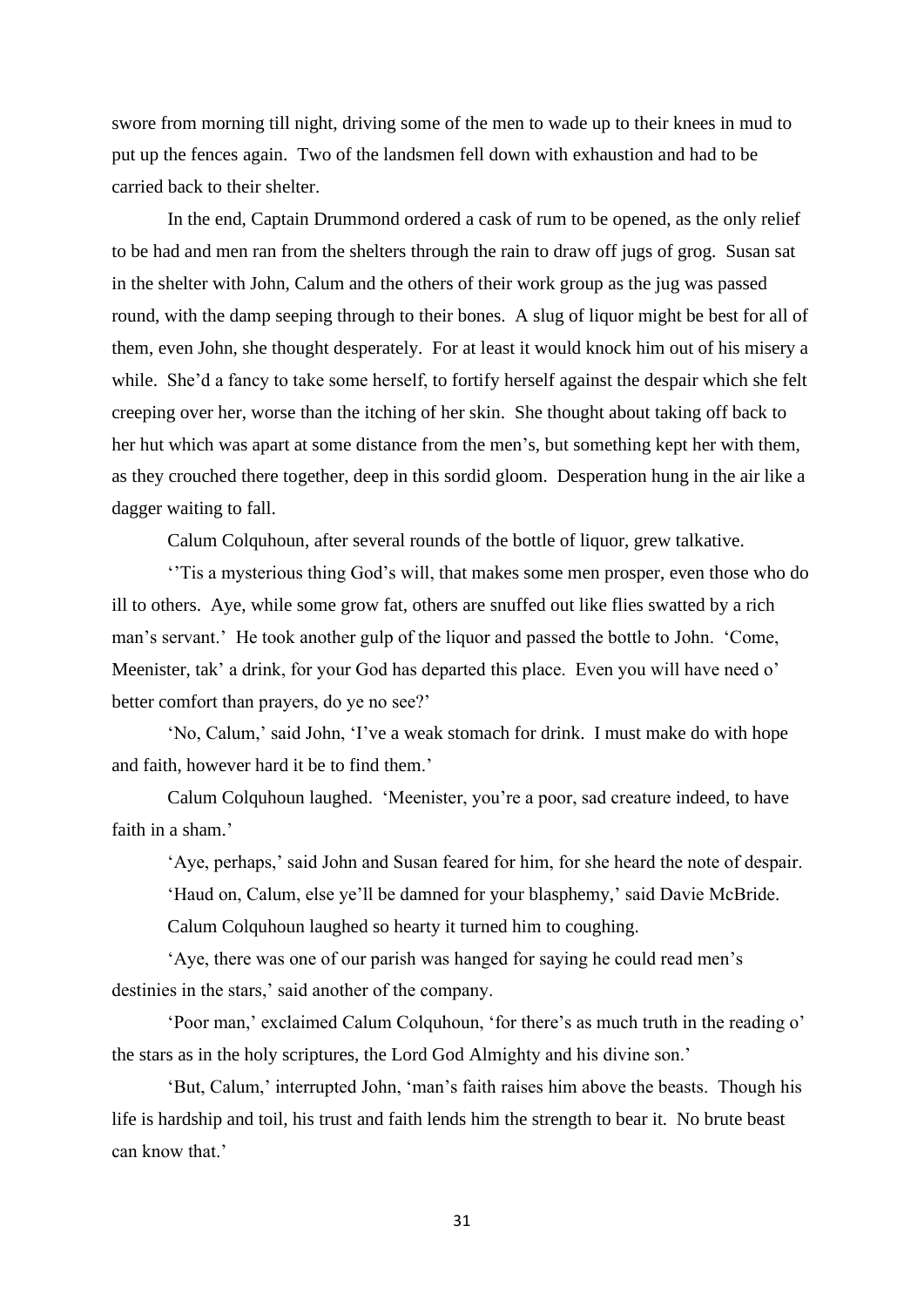'Naw, indeed,' said Calum, 'for beasts hae more sense. Above the beasts, ye say? I'm no so sure o' that. I've seen such things at the hands o' men that the wildest wolf in a' the world wouldnae have done.'

'Aye, but for each evil man, there is his counterpart in goodness. I have seen this for myself. I pity you if you have never encountered goodness and compassion in men,' said John and Susan felt the desperate edge to his voice. She shuffled a little nearer to him.

Calum Colquhoun ignored John's remark, warming to his cause and gesticulating to the hearers.

'Och man, the good are gie thin on the ground. Take our illustrious leader Captain Drummond for instance, he that would rule us in this fine new country o' ours. Our noble commander, vicious bastard, was once an officer o' the grenadiers. Aye he's a bad one. I served wi' him, for all my sins, under Campbell of Glenlyon. We went to pay back the chieftain of the McDonalds for their betrayal. Which of ye here hasnae heard of Glencoe?'

There were mutterings from the company in the shelter and the liquor was passed again. Susan saw John take the cup this time and drain it dry in one gulp. No, she prayed, make him not despair again.

'Aye, we set upon them all,' continued Calum Colquhoun, 'put all men to the sword, burnt all o' their houses, until all was smouldering cinders around us. Then the bairns and the women were herded together. "Why do these still live?" says Drummond to Glenlyon. "They're but bairns," says the commander, and Drummond takes his musket and blows the brains from one wee lad that shrinks at his feet. Now, tell me Meenister, was that God's will? What sin was on that bairn's heid that he should have died for it?'

John said nothing, but took another drink at which Calum Colquhoun clapped him on the back.

'Aye, Meenister, you'd best seek relief through the bottle than trust in God's will to lend succour, even to the innocent. God doesnae rule men's lives. Anyone can see it's blind luck, fate, chance, whatever ye wish tae call it.'

Susan found herself on her feet, though she trembled, she could not hold back, fearful for John and for them all. They were sinking, falling deeper and deeper. 'You ain't got no right to speak so harsh and foolish, Master Colquhoun. I don't know whether there ain't no God. If there is He ain't been kind to me, but yer life's been give to yer. What can you do but live as best yer can? Evil men'll get their punishment in the end. And you ain't got no right to take from any what they believes in. What use to scorn them what has hope?'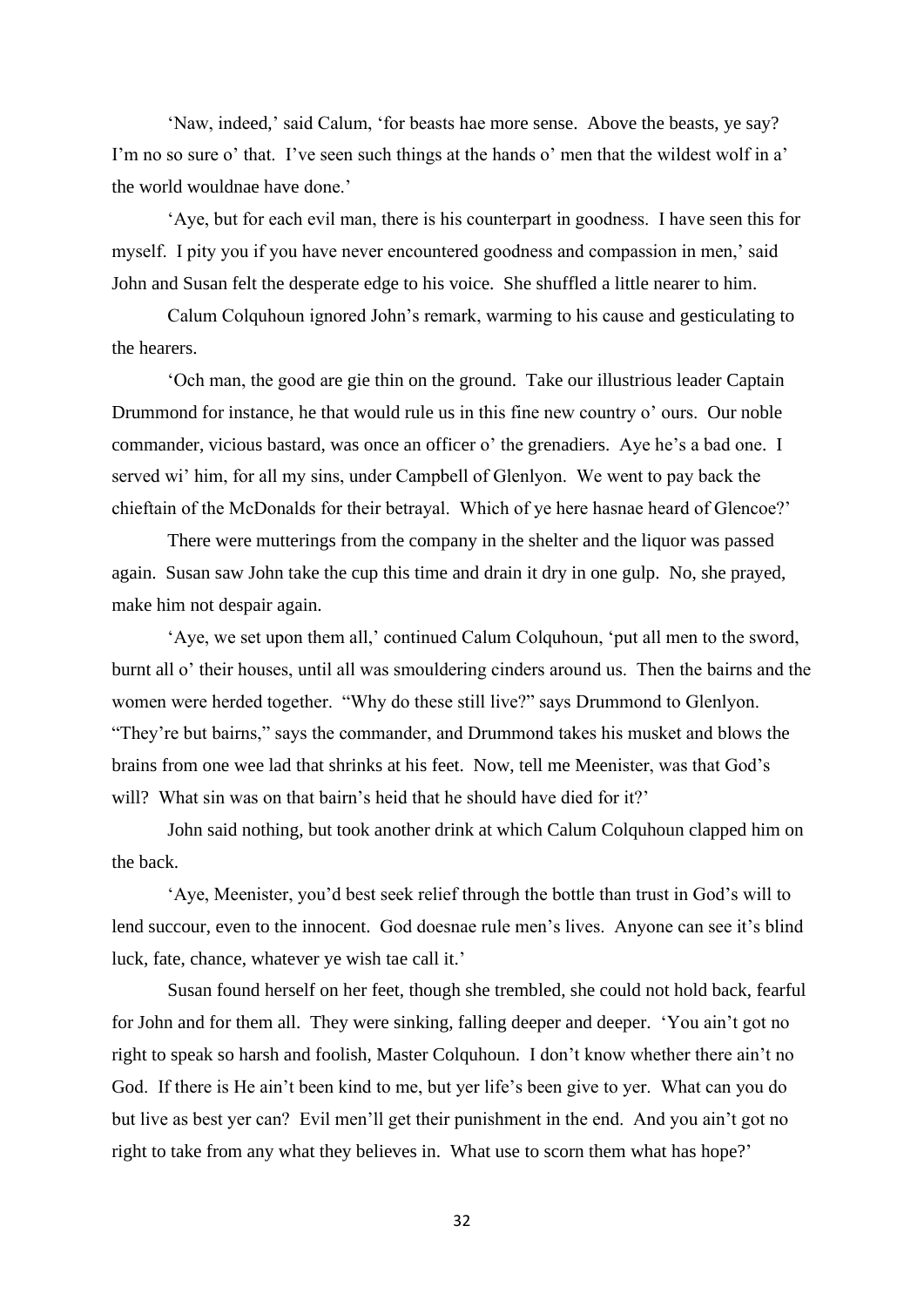All eyes were on her and no one spoke. She shrank from them, feeling the heat of her mark on her cheek and not daring to look at John.

'Aye well, you've spirit, lassie, to stand by and protect yer minister and yer God. There's many a man would like that faithfulness in his woman and many as lacks it,' said Calum Colquhoun but with no sneering in his voice. 'Here gie us more o'the grog,' he shouted and others joined his calls.

Susan sat down again, heart thudding, glad that the passing of the drink had taken attention from her and from John. Suddenly she felt his touch on her arm. 'Susan, you're a brave woman and a wise one too. I salute you,' he said, his words slurred with the grog. 'Have a drink with me.'

'I will sir, but just a drop. An' you shouldn't ought to take too much.'

'Aye, you're right, Susan, you're always right. But don't blame me, I pray you, for wanting relief and escape from this?'

'No, course I don't blame yer, but there's some men has a belly can take drink, and you ain't one o' them,' she said sharply. 'You oughter know that.'

'Aye I do,' he said, 'but Susan there's nothing else. Think of the suffering, all of who have perished. Will the Company pay recompense to all those widows? All those perished at sea, all the money that people had is sunk, lost in this adventure,' he continued. 'Have you not heard the rumours? The Spaniards, they plan to attack us, to drive us from here, if weather and starvation don't do it first. All these deaths, all for nothing. Is this God's will? To test our faith? He asks too much of us.'

He drank again deeply from the jug and Susan knew that he could take little more.

'A new and better life,' John went on, his speech rambling. 'Such a noble undertaking. Oh God, what will be the end of all this?'

'Sir, it's bad times now, but think, there's always hope.' Her heart pounded in panic for him.

'Susan, what if Calum Colquhoun speaks the truth, like Thomas Aikenhead?'

'Who's Thomas Aikenhead?' said Susan, thinking him raving and wondering whether this dismal mood might be fever as well as the drink talking. But his head had dropped on to his chest and he fell back in a swoon. Susan leaned over him, felt his hot brow and wiped some of the sweat from it, with her hand.

Susan grasped John's shoulder and shook him. 'That ain't right. Don't talk like that,' she said in an angry whisper.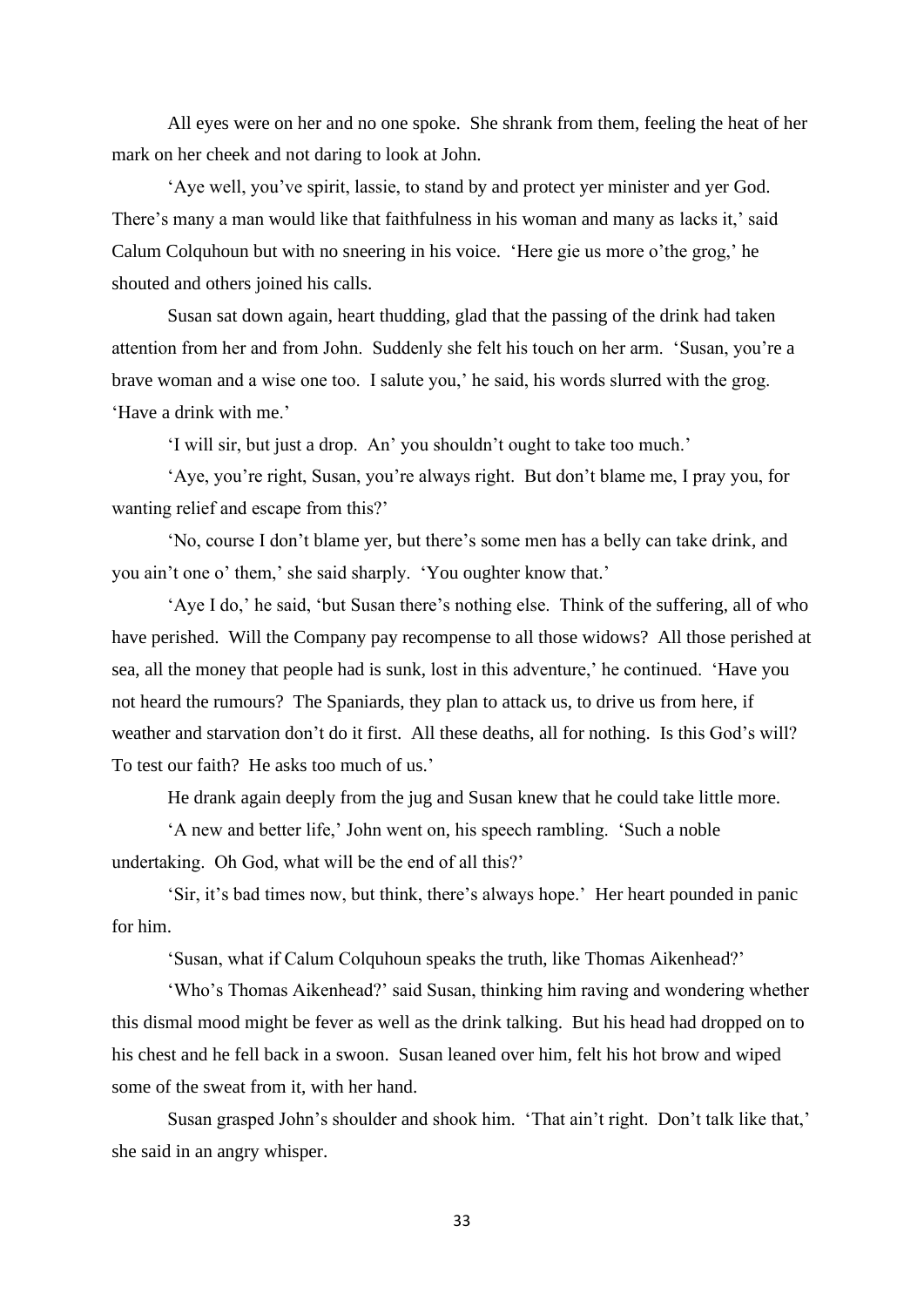'Susan,' he said, feeble now, his eyes opening a little, 'have I done something to offend you?'

'Yes you has, sir,' she said, but he made no reply and slumped back again senseless.

She noticed that the rain was lessening now, the drips coming more slowly and a current of fresher air blew through the shelter. She shivered and peeped out at the sky which had cleared and a white moon gave off a pale light. It glowed over the dark shapes of her companions in the shelter, all silent or snoring, overtaken with the sleep of dead drunkenness, slumped against each other. She rose to her feet, feeling a heavy mood weighing on her, hearing the suck of boots in the mud outside the shelter. Four men stood in her way, looking in at her. Their faces were half lit by the moon and she recognised them as diggers from another hut further along the beach. The man at the front drew his hand across his mouth and glanced at his fellows.

'Weel lassie, it seems that ye're forsaken,' he said, his voice slovenly with drink. 'We've come tae keep ye company. Come on lads. Whit are ye waitin' for? Let's have a taste of the Meenister's ugly whore.'

'I ain't nobody's whore!' she yelled at them, glancing at the lifeless bodies of the men around her and then to either side of the shelter for the best way to escape. Her heart thudded with fury at the intruders, but with a sudden hurt that their accusation was false. The truth struck her, that there could be no sweeter state in the world for her than to be John Wyllie's whore.

Then she plunged through a gap in the side of the shelter, but saw to her horror that the men had skirted round the hut, moving quickly in spite of the liquour they'd taken. They'd hemmed her in. For a moment she thought of trying to run at them, punch her way free, to break through into the forest, but there would be no hope of any to lend her aid there in the darkness, if they caught up with her again. Luckily, close to her feet on the ground lay a thick fence post. She lunged for it and heavy though it was, wielded it over her shoulder.

'Come on then. Let's 'ave yer!' she screamed. She faced them, gripping the shaft of timber ready to strike, feeling the power of her fear pounding in her head.

She sized them up, the four of them. She'd be able to take them down, one by one, but if they came at her together she was beaten, like the other time, all those years ago in London. The bile rose into her throat as she remembered the sound of boots in the alley, the whole crowd of them coming after her. She was fast on her feet then, being no more than a girl, but she heard their running steps come closer, then splatter through puddles, the crunching of shoes on gravel and dirt. Five, six ,seven of them, she didn't know. She never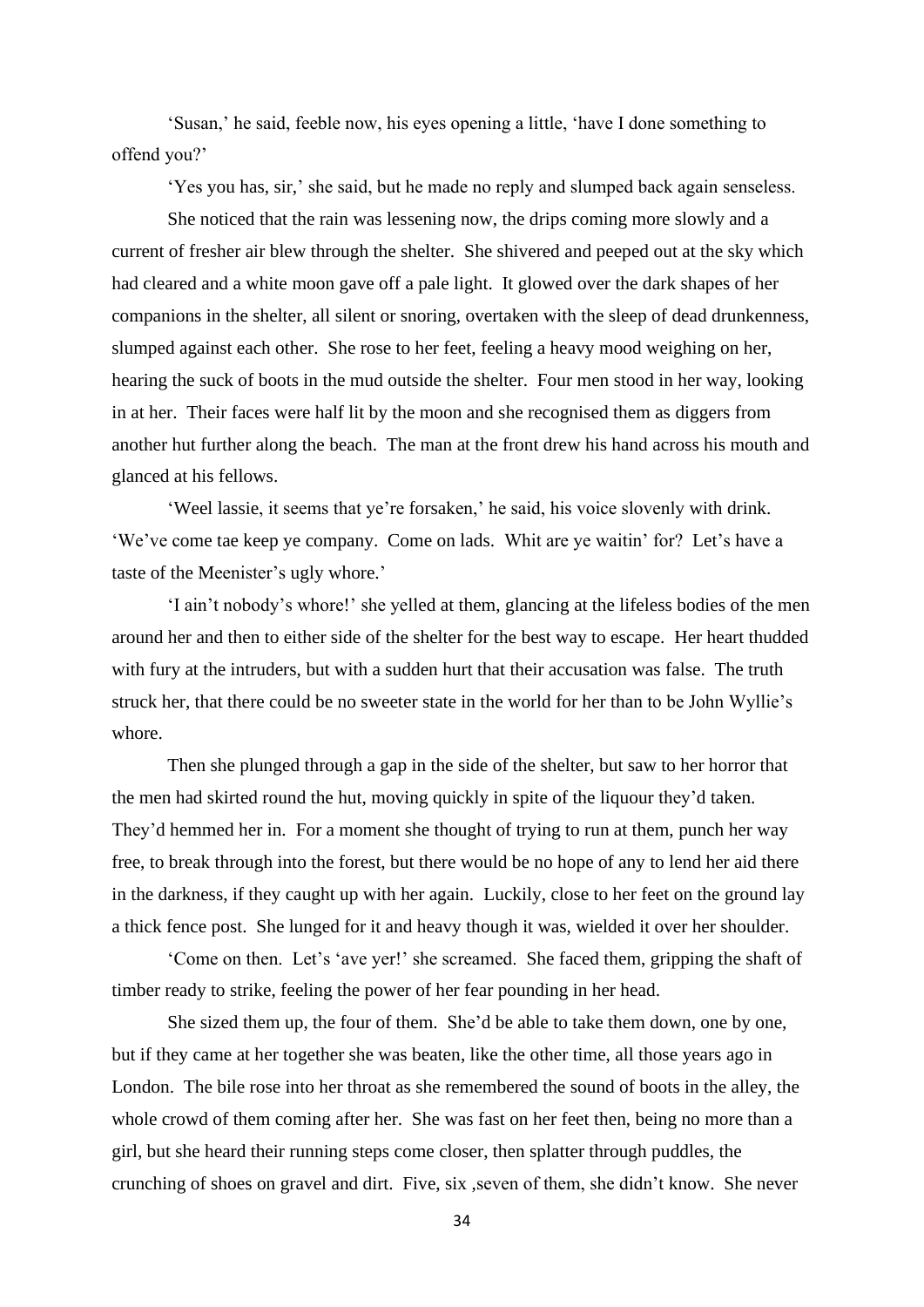knew either what tripped her that night but she felt herself hit the ground hard and then a heavy body on top of her, crushing her under it.

'Keep yer ugly face in the dirt,' cried the one on her back.

'Do her, the witch!' shouted another.

Their laughter echoed down the alley. Her head drummed with pain and then something was skewering her innards, splitting her backbone. She must have blacked out after the third or the fourth, though she remembered being turned over, thrown on her back, her head juddering, her skull bouncing on the ground, her gown being ripped, torn up and pulled over her face, smothering her as the next one was upon her and inside her again.

When her little Alfred was born, she had expected a monster, a creature from Hell, spawned as he had been by a brute in the filth. But she loved him from the first and as he grew, with his round pink perfect face, flawless skin, curls of yellow hair, she thought him a gift from God to console and comfort her, to cleanse her soiled and damaged soul, for surely he was an angel. But then why had God been so cruel and taken back his gift? When she found little Alfred cold in his crib, she had done with the Almighty and swore to curse Him for ever in her heart.

This time, they would have to kill her before they could take her and some of them would die first.

'Get away, you stinking cowards,' she cried, feeling a murderer's strength in her arms.

'Mind her. She's a strong hoor,' said one of the men, picking up a spade which lay in the mud.

Susan balanced the wooden stake on her shoulder, eyeing the head of the first man and with a smooth rapid swipe struck her target and sent him plunging into the mud.

'Bitch from Hell,' muttered the next of the three, advancing slowly towards her. But then from somewhere behind her, a straight shafted thing with a spike on the end came flying past her head and her attacker yelled and fell flat, as though the legs had been cut from under him. Someone followed behind the weapon, leaping forward, wielding a spade, a small figure wearing a plaid. It was Calum Colquhoun. The last one of the villains saw Calum coming at him, let out a yelp and scampered away into the cover of the forest.

Susan slowly lowered the wooden post in grateful disbelief.

'Weel Mistress,' said Calum Colquhoun with a grin. 'You'll no be troubled by those rogues any more.'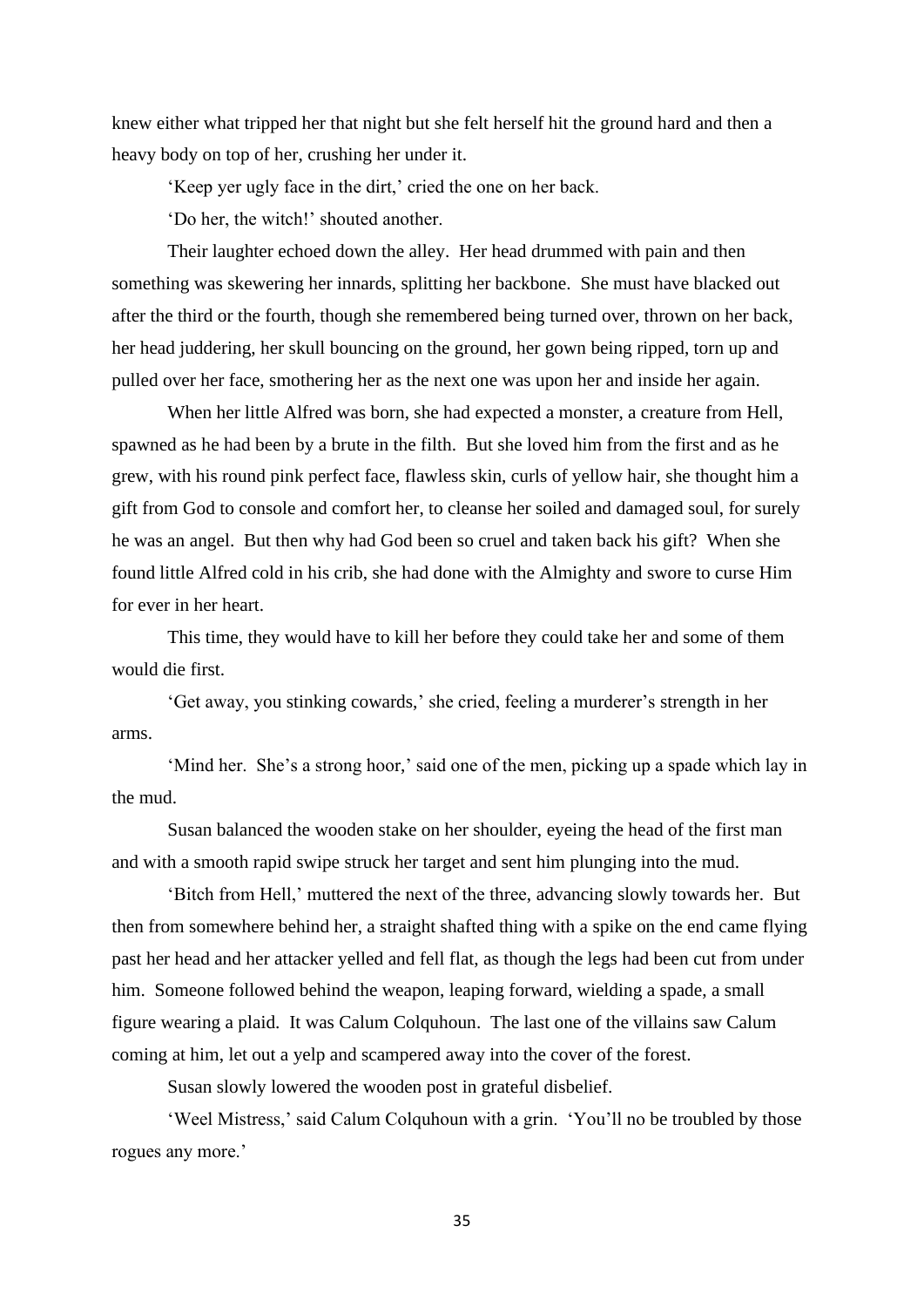'Master Colquhoun, I'm beholden to you,' she said, her arm going limp as she dropped her weapon. 'And here's me thinkin' you're too far gone with the grog to stand on your legs.'

'My stomach's no stranger tae drink,' said Calum Colquhoun. 'It's the way of a soldier.'

He nodded at her and touched his bonnet, before turning and heading off to the forest in the direction of the latrine. There was no accounting for folk, Susan thought. This ranting fellow, respecter of neither God nor man had come to her aid. She scrambled to her shelter quickly and bedded down as best she could, with her heart still thudding in her chest.

Awaking at dawn, she noticed no sound of rain though heavy, slow drips still fell from the roof of her shelter. Her first thought was for John. She rose and pulled aside the flap of her hut to look out. There was no sign of life nor any sound of movement or voices. She stepped out in the mud, thick as porridge, her boots sucking and sinking into it, to find John lying outside, some way from the hut, drenched by the rain and his own sick.

'Gawd, look at you,' she muttered, knowing that he could not hear her, his body heavy and lifeless as she hauled him up and propped him against a tree. 'Didn't I tell yer? Might as well talk to one o' them trees.' She sighed and stroked his face gently with her hand, then pushed his hair back from his brow. 'John Wyllie,' she whispered, 'what'll become of you? I don't know.' When he stirred she left him in search of fresh water.

She returned to find him coming back to consciousness, groaning, his eyes half open. 'Better 'ave a drop of this, sir,' she said as she held the can to his mouth.

'Susan, what happened?' he said holding a hand to his head. 'Oh God forgive me. What a fool. You warned me and I took no heed. Will you pardon me, Susan – again?'

'Pardon you, sir?' she said. ''Tis your poor stomach you must seek pardon of, I thinks.'

'Lying in the dirt like a dog,' he murmured, grasping the tree trunk and trying to rise to his feet. 'I must go and clean myself of this filth.'

'Come on sir, lean on me,' she said, feeling his hand on her shoulder. She watched him walk unsteadily down to the sea and stagger on to his knees at the water's edge. She ran after him, fearing that he might collapse and fall into the water, but he stood up again and tearing off his soiled shirt waded in, the waves rising up to his waist. She watched the line of his back as he bent and flexed, plunging first his shirt then his head into the water. His shoulders were broad, his arms lean and muscled tight with the heavy labour, his waist narrow. She clutched at herself, feeling the tickling, stirring of her desire, fearing she might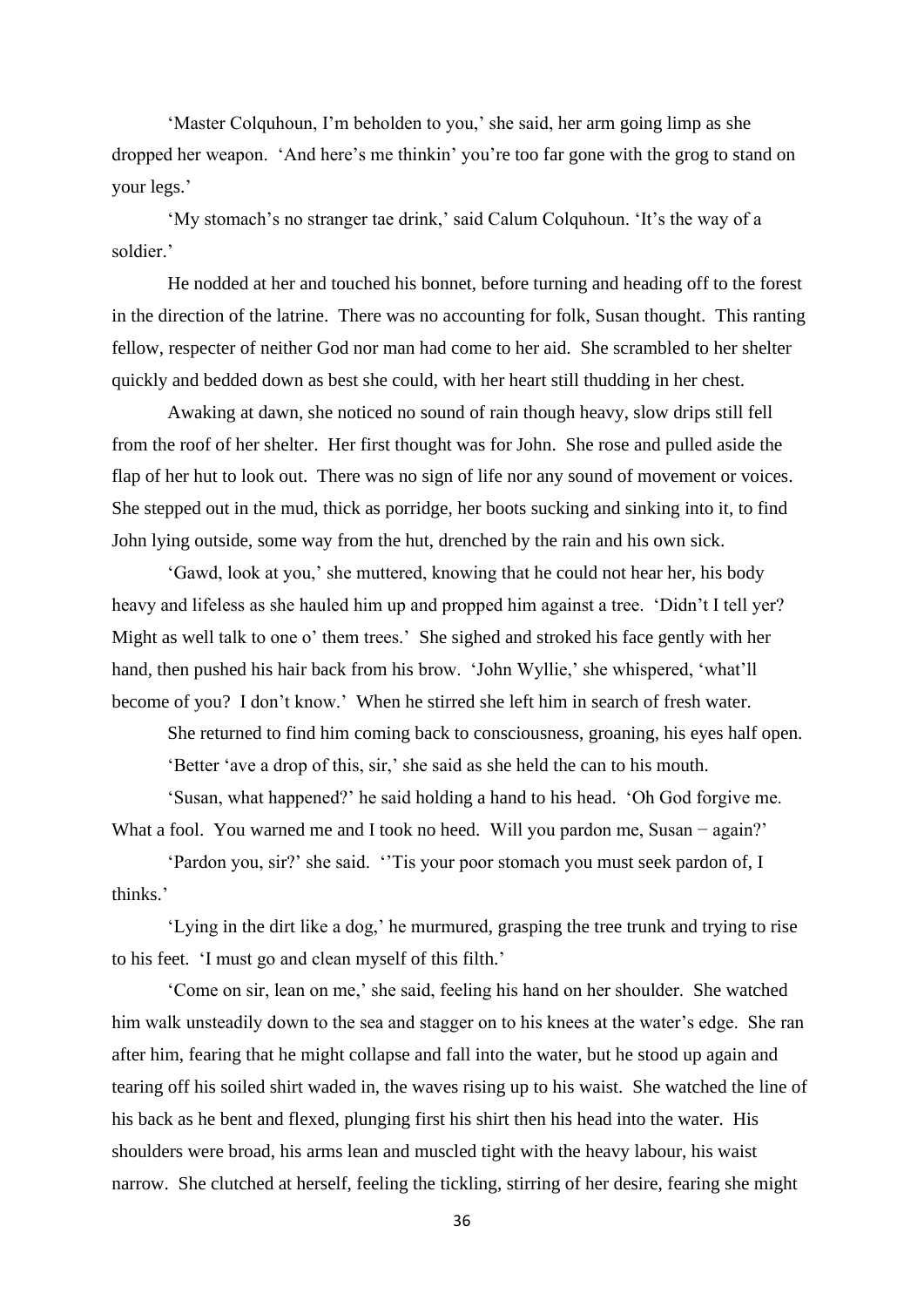squeal with joy at the sight of him. He doused his head again, shaking his hair out of his eyes then pulled his dripping shirt over his head and walked back slowly up the beach, looking intently at her as he came.

'Let me wash your shirt proper for you, sir, in fresh water,' said Susan, as he came near. 'Salt water ain't good. Makes yer all itchy.'

He said nothing. His dark eyes searched her face and he reached for her hand which he grasped in his. Susan felt a hot blush on her neck, a prickling of sweat and glanced along the beach.

'Susan don't worry. There are no judging eyes upon us now,' he said. 'Tell me about last night, I beg you. There was shouting, fighting. Were you in danger? I heard you call out. I tried to rouse myself but my brains were too fuddled with drink. I must have fallen down in the mire where I was this morning. What happened?'

'Don't you fret none, sir,' she replied, her voice careless. 'Everyone just 'ad a drop too much and overstepped theirselves. But we showed 'em, me and that Calum Colquhoun. Strong for a little fella' ain't 'e?'

'But Susan, what happened? Tell me,' he said again, pressing her hand gently. 'Did someone try to attack you?'

'I told you, it wasn't nothing, sir. Nothing what we couldn't fix, not like last time.'

'Last time?' He looked at her, puzzled.

'Long time ago, that was,' she said, irked that she'd let this slip out. 'Nah, this time the drunken blackguards got their comeuppance. Full o' nonsense and drink, that's all,' she said, reluctantly withdrawing her hand from his, but fearing that someone would emerge from one of the huts, as the sun was already hot in the sky.

'Susan, forgive me. I was useless to you when you needed me,' he said, his voice bitter, like she'd never heard it before and it frightened her. 'What a fool I am, a simple fool. I think I can calm men's violence and desperation with scripture; what a damfool notion. Hold back evil by calling for righteousness, how absurd and futile! When men are sunk so low, to such baseness as this what can be done to protect innocence but greater violence? There's no hope.'

He started walking on up the beach and Susan ran at his side, catching his arm.

'Sir, you ain't foolish. Beating up folks is only for when things is desperate. Don't despair, please, sir. If you didn't have no hope and no faith in goodness then I couldn't live no more,' she said.